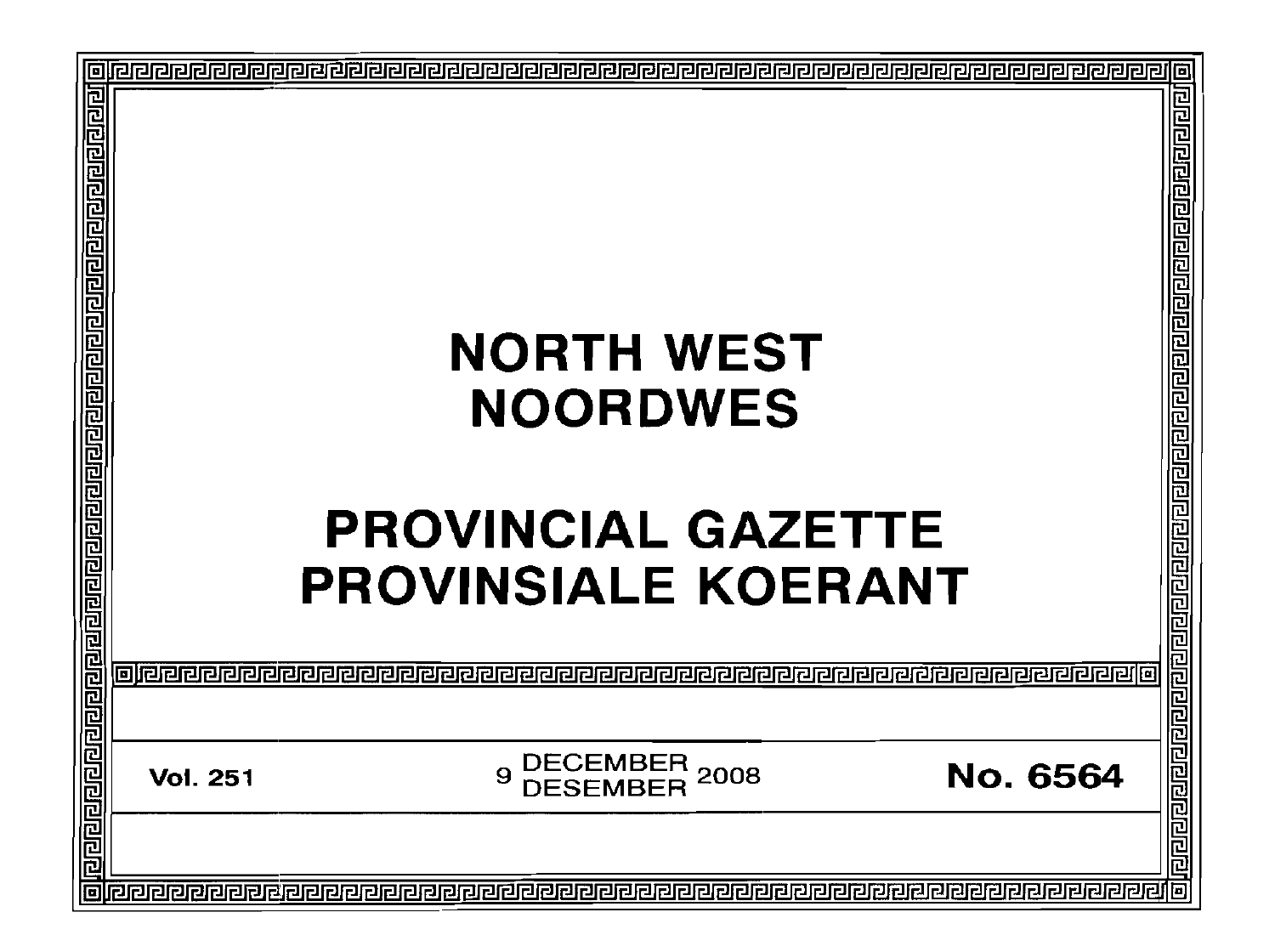## **CONTENTS INHOLID**

| No.        |                                                                                                       | Page<br>No. | Gazette<br>No. | No.        |                                                                                | Bladsv<br>No. | Koerant<br>No. |
|------------|-------------------------------------------------------------------------------------------------------|-------------|----------------|------------|--------------------------------------------------------------------------------|---------------|----------------|
|            | <b>GENERAL NOTICES</b>                                                                                |             |                |            | <b>ALGEMENE KENNISGEWINGS</b>                                                  |               |                |
| 658        | Town-planning and Townships Ordi-<br>$(15/1986)$ :<br>Potchefstroom<br>nance<br>Amendment Scheme 1576 | 8           | 6564           | 658        | Dorpsbeplanning<br>Ordonnansie<br>op<br>en Dorpe (15/1986): Potchefstroom-     |               |                |
| 659        | do.: Potchefstroom Amendment Scheme                                                                   |             |                |            |                                                                                | 8             | 6564<br>6564   |
|            |                                                                                                       | 8           | 6564           | 659<br>660 | do.: Potchefstroom-wysigingskema 1580<br>do.: Potchefstroom-wysigingskema 1581 | 9<br>9        | 6564           |
| 660        | do.: Potchefstroom Amendment Scheme                                                                   | 9           | 6564           | 661        | do.: Potchefstroom-wysigingskema 1583                                          | 10            | 6564           |
| 661        | do.: Potchefstroom Amendment Scheme                                                                   |             |                | 662        | do.: Brits-wysigingskema 1/559                                                 | 11            | 6564           |
|            |                                                                                                       | 10          | 6564           | 663        | do.: Hartbeespoort-wysigingskema 370                                           | 11            | 6564           |
| 662        | do.: Brits Amendment Scheme 1/559                                                                     | 10          | 6564           | 664        |                                                                                | 12            | 6564           |
| 663<br>664 | do.: Hartbeespoort Amendment Scheme<br>do.: Amendment Scheme 324                                      | 11<br>12    | 6564<br>6564   | 667        | Ordonnansie op Dorpsbeplanning en<br>Dorpe (15/1986): Klerksdorp-wysiging-     |               |                |
| 667        | Town-planning and Townships Ordi-<br>nance (15/1986): Klerksdorp Amend-                               |             |                | 668        | Wet op Opheffing van Beperkings                                                | 13            | 6564           |
| 668        | Removal of Restrictions Act (84/1967):<br>Removal of conditions: Portion 741, farm                    | 13          | 6564           |            | (84/1967): Opheffing van voorwaardes:<br>Gedeelte 741, plaas Elandsheuvel      | 14            | 6564           |
|            | Elandsheuvel 402 IP                                                                                   | 13          | 6564           |            | <b>PLAASLIKE BESTUURSKENNISGEWINGS</b>                                         |               |                |
|            | <b>LOCAL AUTHORITY NOTICES</b>                                                                        |             |                |            | 522 Ordonnansie op Dorpsbeplanning en                                          |               |                |
| 522        | Town-planning and Townships Ordi-<br>nance (15/1986): Tlokwe City Council:                            |             |                |            | Dorpe (15/1986): Tlokwe Stadsraad:                                             |               |                |
| 523        | do.: Ditsobotla Local Municipality:                                                                   | 14          | 6564           | 523        | do.: Ditsobotla Plaaslike Munisipaliteit:                                      | 15            | 6564           |
|            | Amendment of approved township:                                                                       |             |                |            | Lichtenburg-uitbreiding 9                                                      | 16            | 6564           |
| 524        | Lichtenburg Extension 9                                                                               | 15          | 6564           | 524        | do.: Rustenburg-wysigingskema 478                                              | 16            | 6564           |
|            | do.: Rustenburg Amendment Scheme                                                                      | 16          | 6564           | 525        | do.: Rustenburg-wysigingskema 500                                              | 17            | 6564           |
| 525        | do.: Rustenburg Amendment Scheme                                                                      | 17          | 6564           | 526        | Town-planning and Townships Ordi-<br>nance (15/1986): Establishment of town-   |               |                |
|            | 526 do.: Establishment of township: Portions<br>281, 282, 283, 328 and 329, farm                      |             |                |            | ship: Portions 281, 282, 283, 328 and<br>329, farm Rooikoppies 297 JQ          | 19            | 6564           |
| 527 -      | do.: Amendment Scheme 555                                                                             | 19<br>17    | 6564<br>6564   | 527        | Ordonnansie op Dorpsbeplanning en<br>Dorpe (15/1986): Wysigingskema 555        | 18            | 6564           |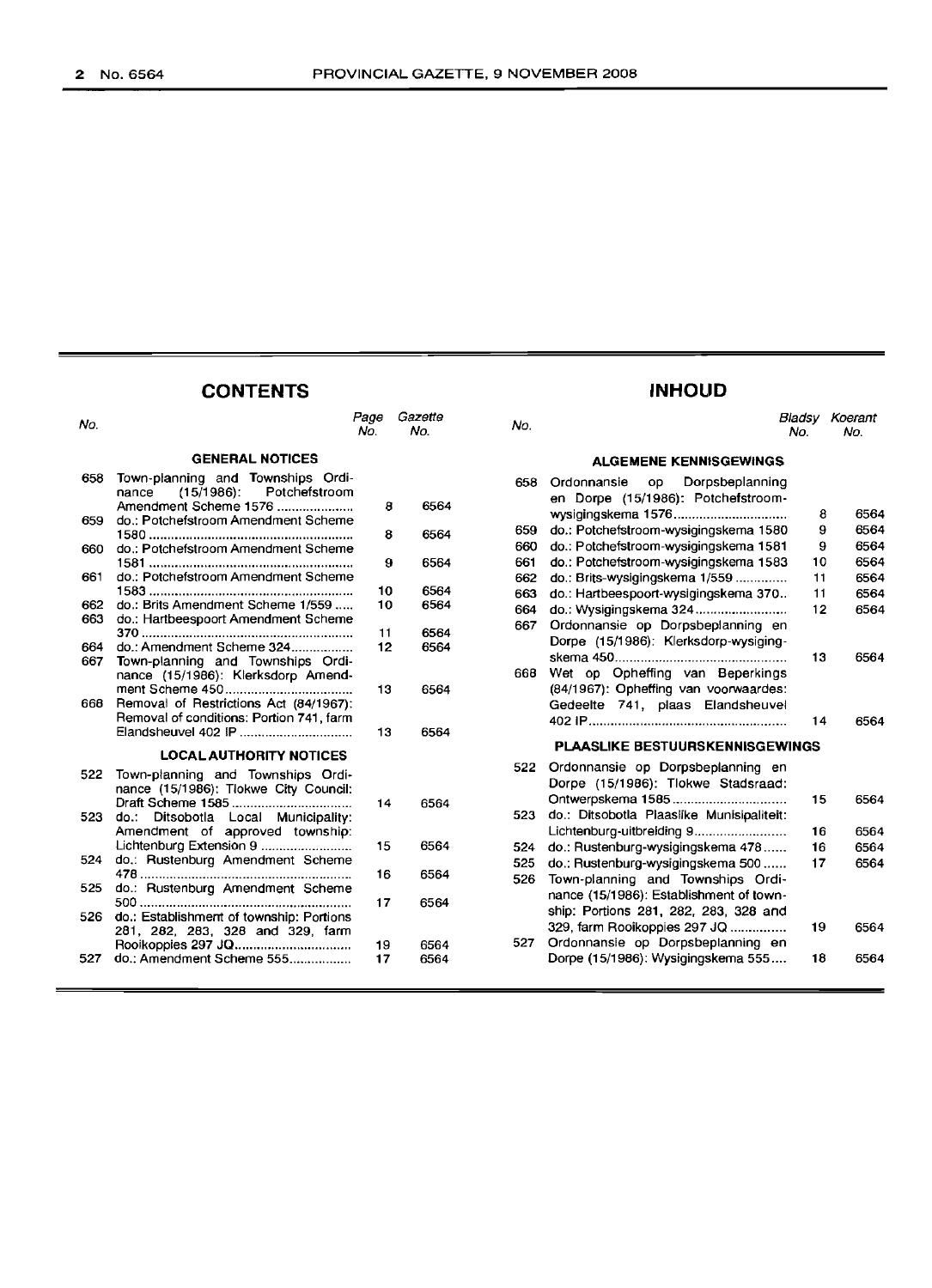| <b>IMPORTANT NOTICE</b>                                 |                                       |  |  |  |  |
|---------------------------------------------------------|---------------------------------------|--|--|--|--|
|                                                         |                                       |  |  |  |  |
| The                                                     |                                       |  |  |  |  |
| <b>North West Province Provincial Gazette Function</b>  |                                       |  |  |  |  |
| will be transferred to the                              |                                       |  |  |  |  |
| <b>Government Printer in Pretoria</b>                   |                                       |  |  |  |  |
| as from 1 February 2006                                 |                                       |  |  |  |  |
|                                                         |                                       |  |  |  |  |
| <b>NEW PARTICULARS ARE AS FOLLOWS:</b>                  |                                       |  |  |  |  |
| <b>Physical address:</b>                                | Postal address:                       |  |  |  |  |
| <b>Government Printing Works</b>                        | Private Bag X85                       |  |  |  |  |
| 149 Bosman Street<br>Pretoria                           | Pretoria                              |  |  |  |  |
|                                                         | 0001                                  |  |  |  |  |
|                                                         |                                       |  |  |  |  |
| New contact persons: Louise Fourie Tel.: (012) 334-4686 |                                       |  |  |  |  |
|                                                         | Mrs H. Wolmarans Tel.: (012) 334-4591 |  |  |  |  |
| Fax number:<br>$(012)$ 323-8805                         |                                       |  |  |  |  |
| E-mail addresses: hester.wolmarans@gpw.gov.za           |                                       |  |  |  |  |
| louis.fourie@gpw.gov.za                                 |                                       |  |  |  |  |
| <b>Contact persons for subscribers:</b>                 |                                       |  |  |  |  |

Mrs J. Wehmeyer Tel.: (012) 334-4753 Fax.: (012) 323-9574

This phase-in period is to commence from 1 February 2006 (suggest date of advert) and notice comes into operation as from 1 February 2006.

Subscribers and all other stakeholders are advised to send their advertisements directly to the Government Printing Works, 7 days before publication date.

> In future, adverts have to be paid in advance before being published in the Gazette.

AWIE VAN ZVL Advertising Manager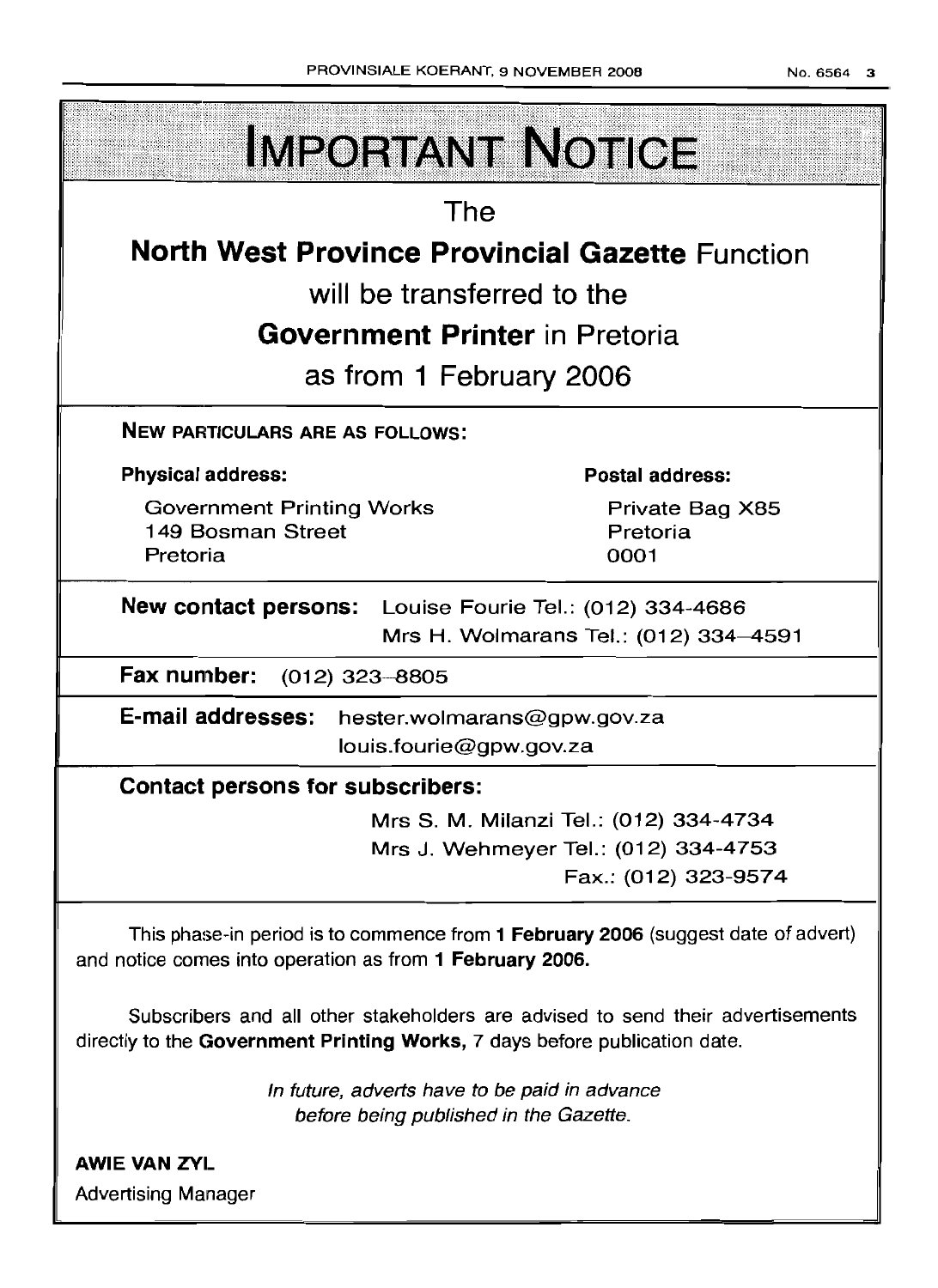IT IS THE CLIENTS RESPONSIBILITY TO ENSURE THAT THE CORRECT AMOUNT IS PAID AT THE CASHIER OR DEPOSITED INTO THE GOVERNMENT PRINTING WORKS BANK ACCOUNT AND ALSO THAT THE REQUISITION/COVERING LETTER TOGETHER WITH THE ADVERTISEMENTS AND THE PROOF OF DEPOSIT REACHES THE GOVERNMENT PRINTING WORKS IN TIME FOR INSERTION IN THE PROVINCIAL GAZETTE.

**No ADVERTISEMENTS WILL BE PLACED WITHOUT PRIOR PROOF OF PRE-PAYMENT.**

## 1/4 page **R 187.37**

Letter Type: Arial Size: 10 Line Spacing: At: Exactly 11 pt



1/4page **R 374.75** Letter Type: Arial Size: 10

Line Spacing: At: Exactly 11pt

## 1/4page **R 562.13**

Letter Type: Arial Size: 10 Line Spacing: At: Exactly 11pt

1/4 page R **749.50** Letter Type: Arial Size: 10 Line Spacing: At: Exactly 11 pt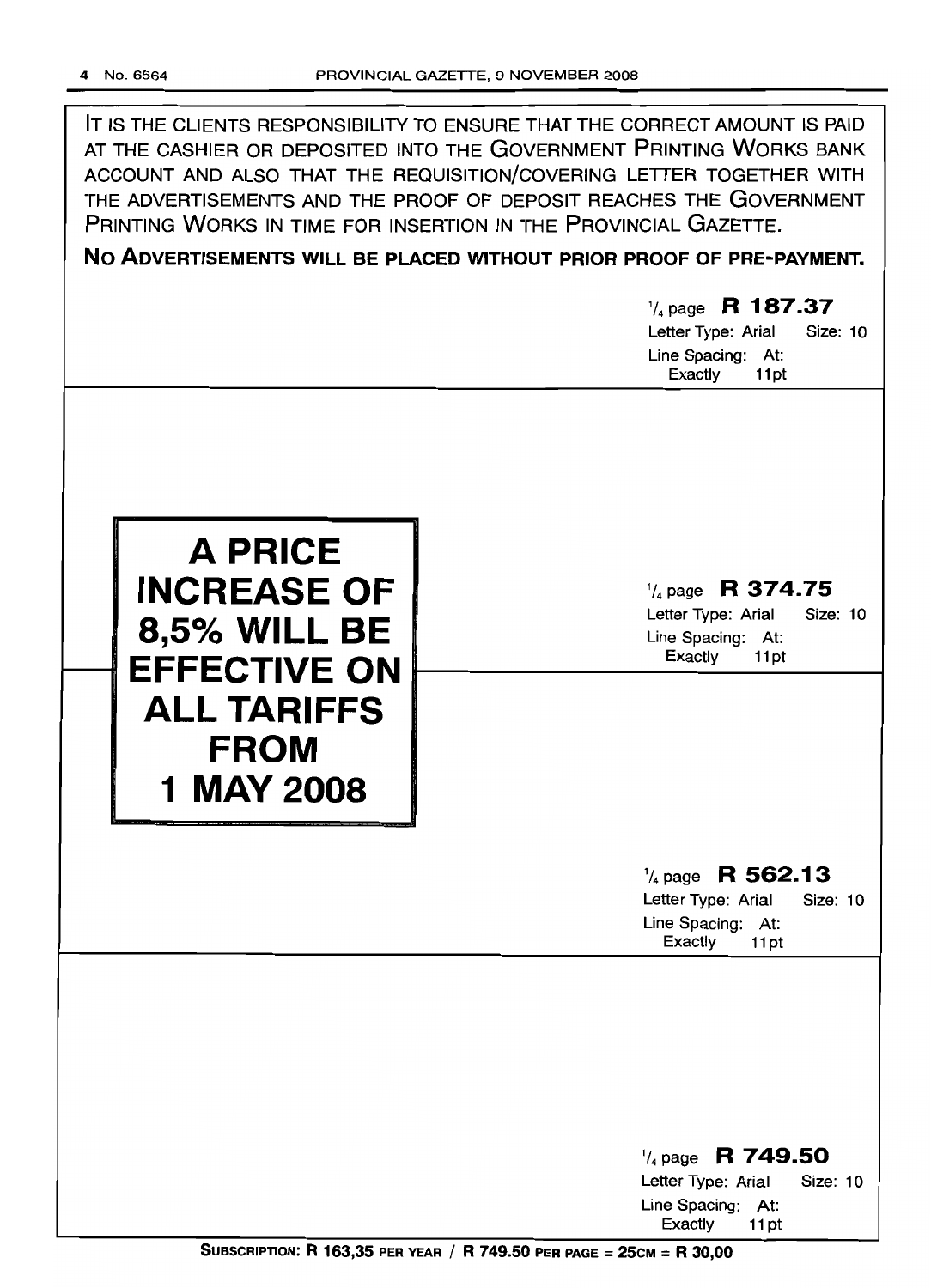

(2) erroneous classification of a notice, or the placement of such notice in any section or under any heading other than the section or heading stipulated by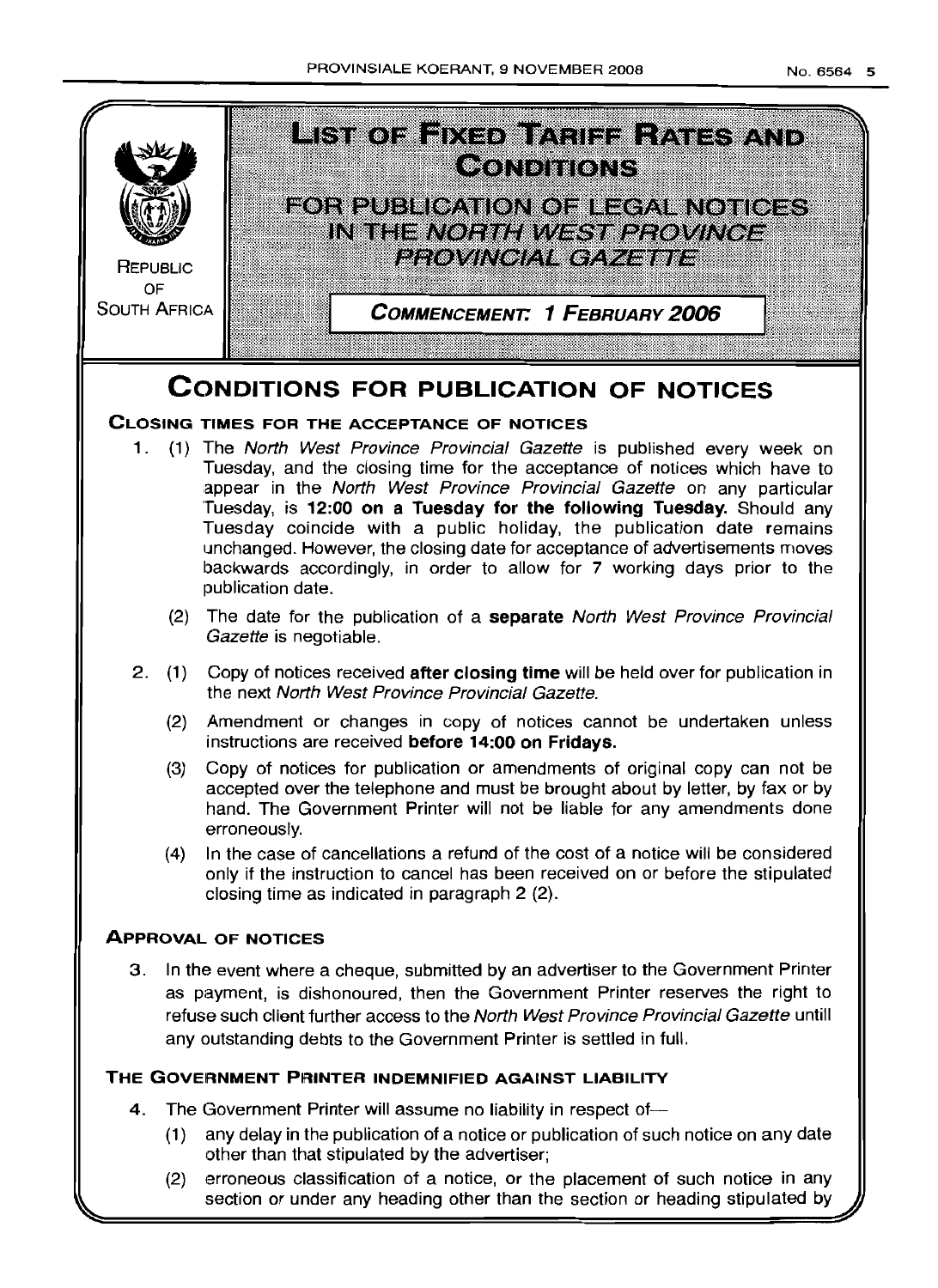- r (3) any editing, revision, omission, typographical errors or errors resulting from faint or indistinct copy.
- (4) The Government Printing Works is not responsible for any amendments.

## LIABILITY OF ADVERTISER

5. Advertisers will be held liable for any compensation and costs arising from any action which may be instituted against the Government Printer in consequence of the publication of any notice.

## **COPY**

- 6. Copy of notices must be typed on one side of the paper only and may not constitute part of any covering letter or document.
- 7. At the top of any copy, and set well apart from the notice, the following must be stated:

Where applicable

- (1) The heading under which the notice is to appear.
- (2) The cost of publication applicable to the notice, in accordance with the "Word Count Table".

## PAYMENT OF COST

- 9. With effect from 1 April 2005 no notice will be accepted for publication unless the cost of the insertion(s) is prepaid in CASH or by CHEQUE or POSTAL ORDERS. It can be arranged that money can be paid into the banking account of the Government Printer, in which case the deposit slip accompanies the advertisement before publication thereof.
- 10. (1) The cost of a notice must be calculated by the advertiser in accordance with the word count table.
	- (2) Where there is any doubt about the cost of publication of a notice, and in the case of copy, an enquiry, accompanied by the relevant copy, should be addressed to the Advertising Section, Government Printing Works, Private Bag X85, Pretoria, 0001 [Fax: (012) 323-8805], before publication.
- 11 . Overpayment resulting from miscalculation on the part of the advertiser of the cost of publication of a notice will not be refunded, unless the advertiser furnishes adequate reasons why such miscalculation occurred. In the event of underpayments, the difference will be recovered from the advertiser, and the notice(s) will not be published until such time as the full cost of such publication has been duly paid in cash or by cheque or postal orders, or into the banking account.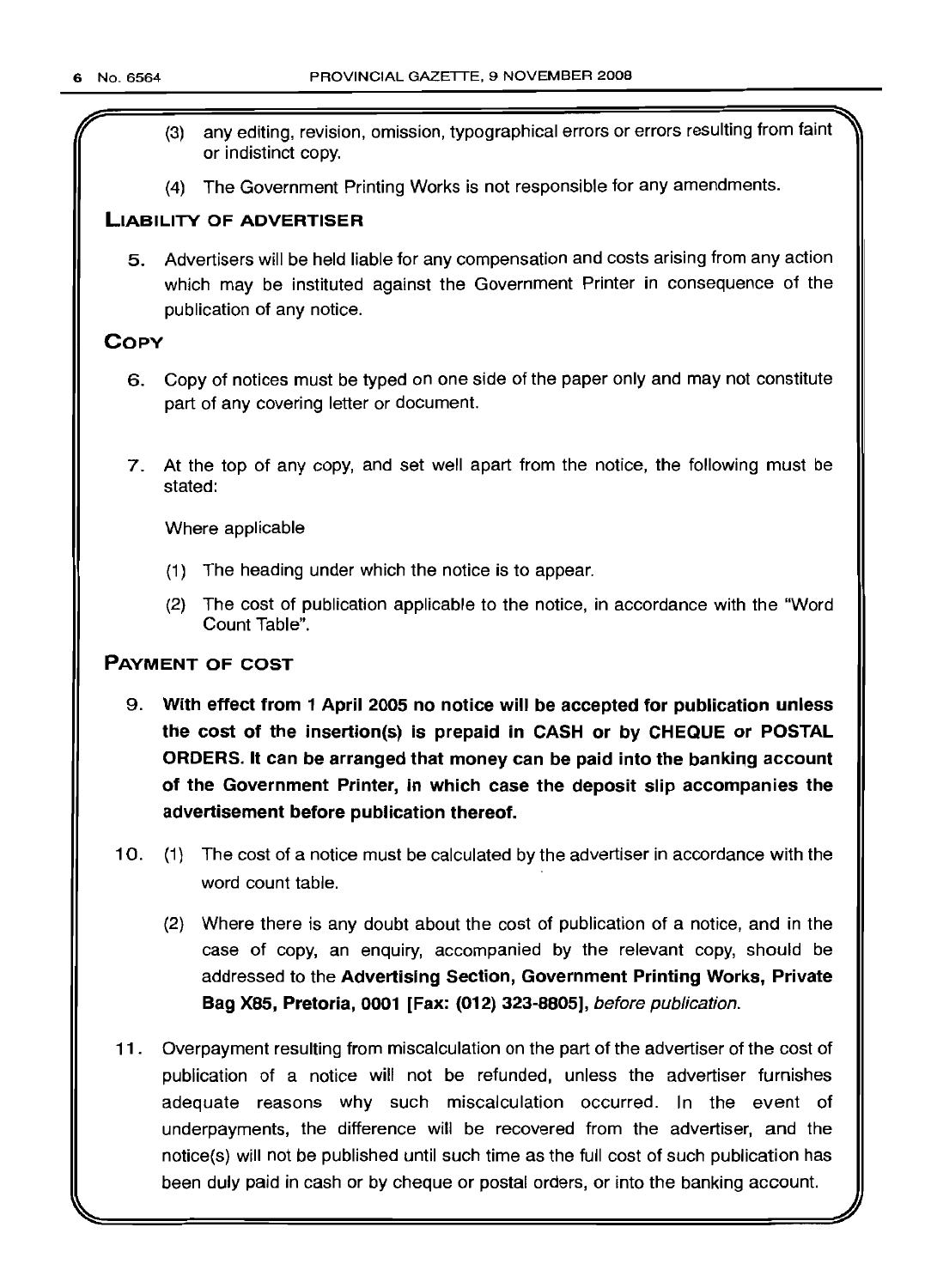- 12. In the event of a notice being cancelled, a refund will be made only if no cost regarding the placing of the notice has been incurred by the Government Printing Works.
- 13. The Government Printer reserves the right to levy an additional charge in cases where notices, the cost of which has been calculated in accordance with the Word Count Table, are subsequently found to be excessively lengthy or to contain overmuch or complicated tabulation.

## PROOF OF PUBLICATION

14. Copies of the North West Province Provincial Gazette which may be required as proot of publication, may be ordered from the Government Printer at the ruling price. The Government Printer will assume no liability for any failure to post such North West Province Provincial Gazette(s) or for any delay in despatching it/them.

# **GOVERNMENT PRINTERS BANK ACCOUNT PARTICULARS**

Bank:

ABSA

BOSMAN STREET

Account No.: 4057114016

Branch code: 632005

Reference No.: 00000050

Fax No.: (012) 323 8805 and (012) 323 0009

## Enquiries:

| Mrs. L. Fourie    | Tel.: (012) 334-4686 |
|-------------------|----------------------|
| Mrs. H. Wolmarans | Tel.: (012) 334-4591 |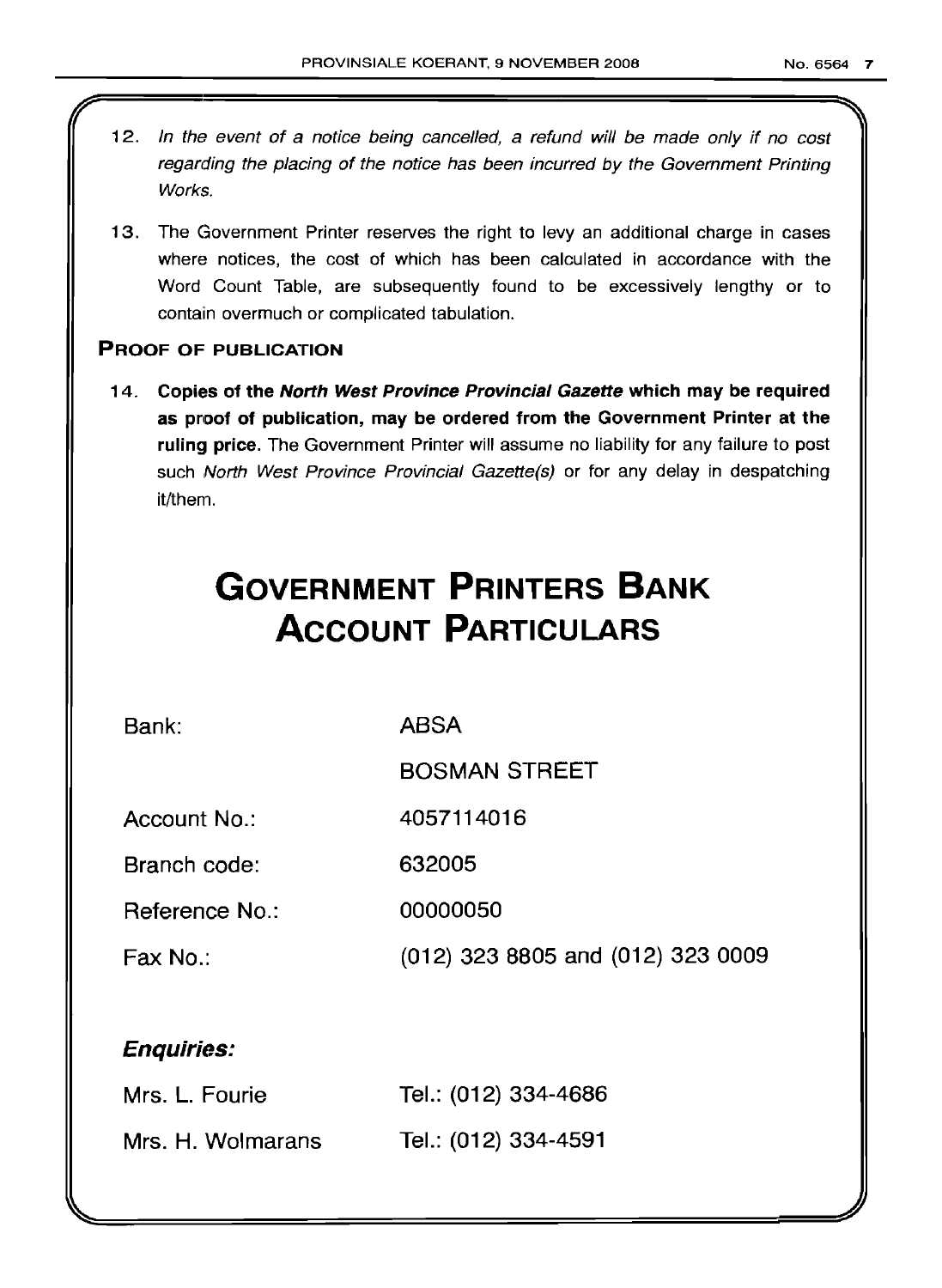## **GENERAL NOTICES • ALGEMENE KENNISGEWINGS**

## **NOTICE 658 OF 2008**

NOTICE OF APPLICATION FOR AMENDMENT OF THE POTCHEFSTROOM TOWN-PLANNING SCHEME, 1980, IN TERMS OF SECTION 56 (1) (b) (i) OF THE TOWN-PLANNING AND TOWNSHIPS ORDINANCE, 1986 (ORDINANCE 15 OF 1986)

#### **POTCHEFSTROOM AMENDMENT SCHEME 1576**

We, Welwyn Town and Regional Planners, being the authorised agent of the owner of Portion 1 of Erf 917, situated in the Town of Potchefstroom, hereby give notice in terms of section 56 (1) (b) (i) of the Town-planning and Townships Ordinance, 1986, that we have applied to the Tlokwe City Council for the amendment of the town-planning scheme known as the Potchefstroom Town-planning Scheme, 1980, by the rezoning of the property described above, situated on 22 Esselen Street, Potchefstroom, from "Residential 1" with an Annexure 531 to "Business 4" with Annexure 1126 for residential uses, place of refreshment, conference facilities and back packer's reside (lodging).

Particulars of the application will lie for inspection during normal office hours at the office of the Municipal Manager, Wolmarans Street, Potchefstroom, for a period of 28 days from 2 December 2008.

Objections to or representations in respect of the application must be lodged with or made in writing to the Municipal Manager at the above address or at P.O. Box 113, Potchefstroom, 2520, within a period of 28 days from 2 December 2008.

Address of applicant: Welwyn Town and Regional Planners, P.O. Box 20508, Noordbrug, 2522. Tel: (018) 293-1536.

## **KENNISGEWING 658 VAN 2008**

• **• •**

KENNISGEWING VAN AANSOEK OM WYSIGING VAN DIE POTCHEFSTROOM DORPSBEPLANNINGSKEMA, 1980, INGEVOLGE ARTIKEL 56 (1) (b) (i) VAN DIE ORDONNANSIE OP DORPSBEPLANNING EN DORPE, 1986 (ORDONNANSIE 15 VAN 1986)

## **POTCHEFSTROOM-WVSIGINGSKEMA 1576**

Ons, Welwyn Stads- en Streekbeplanners, synde die gemagtigde agent van die eienaar van Gedeelte 1 van Erf 917, gelee in die dorp Potchefstroom, ingevolge artikel 56 (1) (b) (i) van die Ordonnansie op Dorpsbeplanning en Darpe, 1986, gee hiermee kennis dat ons by die Tlokwe Stadsraad aansoek gedoen het om die wysiging van die dorpsbeplanningskema bekend as die Potchefstroom-dorpsbeplanningskema, 1980, deur die hersonering van die eiendom hierbo beskryf, gelee te Esselenstraat 22, Potchefstroom, vanaf "Residensieel 1" met Bylae 531 na "Besigheid 4" met Bylae 1126 vir residensiele gebruike, verversingsplek, konferensie-fasiliteite en pakstappersverblyf.

Besonderhede van die aansoek lê ter insae gedurende gewone kantoorure by die kantoor van die Munisipale Bestuurder, Wolmaransstraat, Potchefstroom, vir 'n tydperk van 28 dae vanaf 2 Desember 2008.

Besware teen of vertoe ten opsigte van die aansoek moet binne 'n tydperk van 28 dae vanaf 2 Desember 2008 skriftelik tot die Munisipale Bestuurder by bovermelde adres of by Posbus 113, Potchefstroom, 2520, ingedien of gerig word.

Adres van applikant: Welwyn Stads- en Streekbeplanners, Posbus 20508, Noordbrug, 2522. Tel: (018) 293-1536.

2-9

## **NOTICE 659 OF 2008**

NOTICE OF APPLICATION FOR AMENDMENT OF **THE** POTCHEFSTROOM TOWN-PLANNING SCHEME, 1980, IN TERMS OF SECTION 56 (1) (b) (i) OF THE TOWN-PLANNING AND TOWNSHIPS ORDINANCE, 1986 (ORDINANCE 15 OF 1986)

## **POTCHEFSTROOM AMENDMENT SCHEME 1580**

We, Welwyn Town and Regional Planners, being the authorised agent of the owner of Portion 1 of Erf 820, situated in the City of Potchefstroom, hereby give notice in terms of section 56 (1) (b) (i) of the Town-planning and Townships Ordinance, 1986, that we have applied to the Potchefstroom City Council for the amendment of the town-planning scheme known as the Potchefstroom Town-planning Scheme, 1980, by the rezoning of the property described above, situated on 126 Steve Biko Avenue, Potchefstroom, from "Special" with Annexure 677 to "Business 4" with Annexure 1129 for dwelling units.

Particulars of the application will lie for inspection during normal office hours at the office of the Municipal Manager, Wolmarans Street, Potchefstroom, for a period of 28 days from 2 December 2008.

Objections to or representations in respect of the application must be lodged with or made in writing to the Municipal Manager at the above address or at P.O. Box 113, Potchefstroom, 2520, within a period of 28 days from 2 December 2008.

Address of applicant: Welwyn Town and Regional Planners, P.O. Box 20508, Noordbrug, 2522. Tel: (018) 293-1536.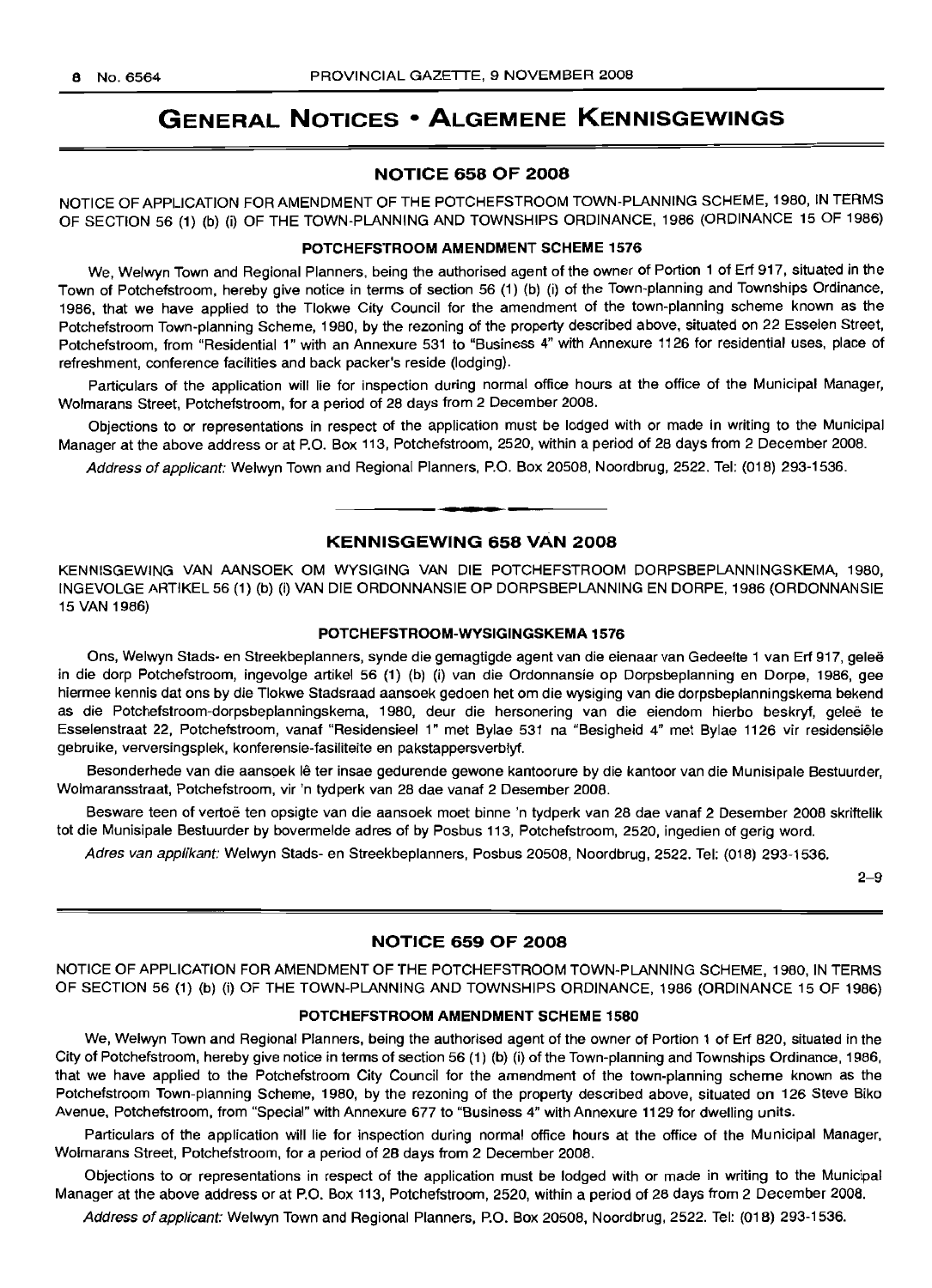#### **KENNISGEWING 659 VAN 2008**

KENNISGEWING VAN AANSOEK OM WYSIGING VAN DIE POTCHEFSTROOM DORPSBEPLANNINGSKEMA, 1980, INGEVOLGE ARTIKEL 56 (1) (b) (i) VAN DIE ORDONNANSIE OP DORPSBEPLANNING EN DORPE, 1986 (ORDONNANSIE 15 VAN 1986)

## **POTCHEFSTROOM-WYSIGINGSKEMA 1580**

Ons, Welwyn Stads- en Streekbeplanners, synde die gemagtigde agent van die eienaar van Gedeelte 1 van Erf 820, gelee in die Stad Potchefstroom, ingevolge artikel 56 (1) (b) (i) van die Ordonnansie op Dorpsbeplanning en Dorpe, 1986, gee hiermee kennis dat ons by die Potchefstroom Stadsraad aansoek gedoen het om die wysiging van die dorpsbeplanningskema, bekend as die Potchefstroom-dorpsbeplanningskema, 1980, deur die hersonering van die eiendom hierbo beskryf, geleë te Steve Bikolaan 126, Potchefstroom, vanaf "Spesiaal" met Bylae 677 na "Besigheid 4" met Bylae 1129 vir wooneenhede.

Besonderhede van die aansoek lê ter insae gedurende gewone kantoorure by die kantoor van die Munisipale Bestuurder, Wolmaransstraat, Potchefstroom, vir 'n typderk van 28 dae vanaf 2 Desember 2008.

Besware teen of vertoe ten opsigte van die aansoek moet binne 'n tydperk van 28 dae vanaf 2 Desember 2008 skriftelik tot die Munisipale Bestuurder by bovermelde adres of by Posbus 113, Potchefstroom, 2520, ingedien of gerig word.

Adres van applikant: Welwyn Stads- en Streekbeplanners, Posbus 20508, Noordbrug, 2522. Tel: (018) 293-1536.

2-9

## **NOTICE 660 OF 2008**

NOTICE OF APPLICATION FOR AMENDMENT OF THE POTCHEFSTROOM TOWN-PLANNING SCHEME, 1980, IN TERMS OF SECTION 56 (1) (b) (i) OF THE TOWN-PLANNING AND TOWNSHIPS ORDINANCE, 1986 (ORDINANCE 15 OF 1986)

#### **POTCHEFSTROOM AMENDMENT SCHEME 1581**

We, Welwyn Town and Regional Planners, being the authorised agent of the owner of the Remainder of Portion 1 of Erf 1092, situated in the City of Potchefstroom, hereby give notice in terms of section 56 (1) (b) (i) of the Town-planning and Townships Ordinance, '1986, that we have applied to the Potchefstroom City Council for the amendment of the town-planning scheme known as the Potchefstroom Town-planning Scheme, 1980, by the rezoning of the property described above, situated on 44 Meyer Street, Potchefstroom, from "Residential 3" with Annexure 875 with a coverage of 50% and a F.A.R. of 0,4 to "Residential 4" with Annexure 1130 and a F.A.R. of 1.3.

Particulars of the application will lie for inspection during normal office hours at the office of the Municipal Manager, Wolmarans Street, Potchefstroom, for a period of 28 days from 2 December 2008.

Objections to or representations in respect of the application must be lodged with or made in writing to the Municipal Manager at the above address or at P.O. Box 113, Potchefstroom, 2520, within a period of 28 days from 2 December 2008.

Address of applicant: Welwyn Town and Regional Planners, P.O. Box 20508, Noordbrug, 2522. Tel. (018) 293-1536.

## **KENNISGEWING 660 VAN 2008**

• **• •**

KENNISGEWING VAN AANSOEK OM WYSIGING VAN DIE POTCHEFSTROOM-DORPSBEPLANNINGSKEMA, 1980, INGEVOLGE ARTIKEL 56 (1) (b) (i) VAN DIE ORDONNANSIE OP DORPSBEPLANNING EN DORPE, 1986 (ORDONNANSIE 15 VAN 1986)

## **POTCHEFSTROOM·WYSIGINGSKEMA 1581**

Ons, Welwyn Stads- en Streekbeplanners, synde die gemagtigde agent van die eienaar van die Restant van Gedeelte 1 van Erf 1092, geleë in die Stad Potchefstroom, ingevolge artikel 56 (1) (b) (i) van die Ordonnansie op Dorpsbeplanning en Dorpe, 1986, gee hiermee kennis dat ons by die Potchefstroom Stadsraad, aansoek gedoen het om die wysiging van die dorpsbeplanningskema, bekend as die Potchefstroom-dorpsbeplanningskema, 1980, deur die hersonering van die eiendom hierbo beskryf, geleë te Meyerstraat 44, Potchefstroom, vanaf "Residensieel 3" met Bylae 875 met 'n dekking van 50% en 'n V.O.V. van 0,4 na "Residensieel 4" met Bylae 1130 en 'n V.O.V. van 1.3.

Besonderhede van die aansoek lê ter insae gedurende gewone kantoorure by die kantoor van die Munisipale Bestuurder, Wolmaransstraat, Potchefstroom, vir 'n tydperk van 28 dae vanaf 2 Desember 2008.

Besware teen of vertoë ten opsigte van die aansoek moet binne 'n tydperk van 28 dae vanaf 2 Desember 2008 skriftelik tot die Munisipale Bestuurder by bovermelde adres of by Posbus 113, Potchefstroom, 2520, ingedien of gerig word.

Adres van applikant: Welwyn Stads- en Streekbeplanners, Posbus 20508, Noordbrug, 2522. Tel. (018) 293-1536.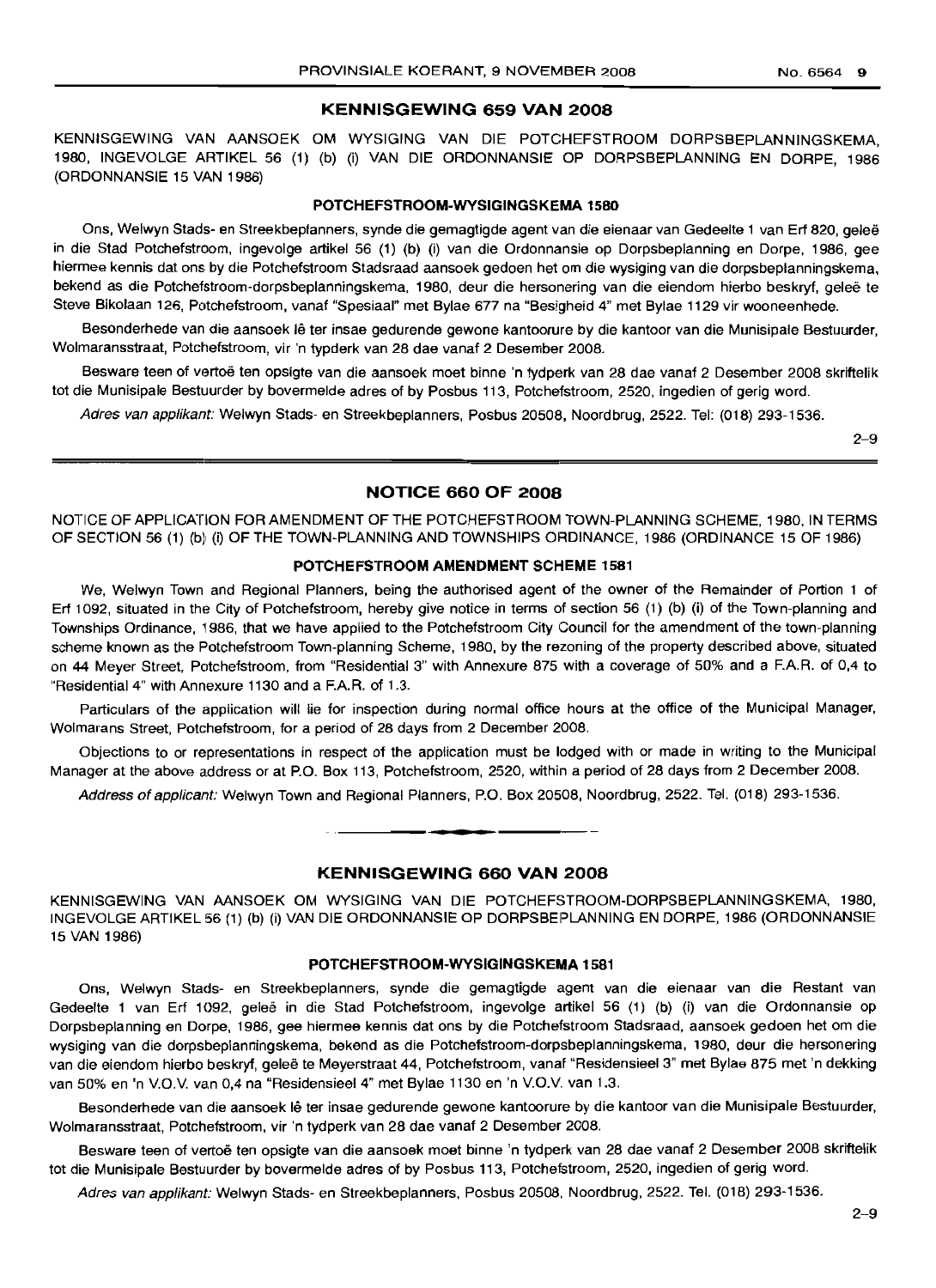## **NOTICE 661 OF 2008**

NOTICE OF APPLICATION FOR AMENDMENT OF THE POTCHEFSTROOM TOWN-PLANNING SCHEME, 1980, IN TERMS OF SECTION 56 (1) (b) (i) OF THE TOWN-PLANNING AND TOWNSHIPS ORDINANCE, 1986 (ORDINANCE 15 OF 1986)

## **POTCHEFSTROOM AMENDMENT SCHEME 1583**

We, Welwyn Town and Regional Planners, being the authorised agent of the owner of Erf 322, situated in the town area of Grimbeek Park Extension 6, hereby give notice in terms of section 56 (1) (b) (i) of the Town-planning and Townships Ordinance, 1986, that we have applied to the Potchefstroom City Council for the amendment of the town-planning scheme known as the Potchefstroom Town-planning Scheme, 1980, by the rezoning of the property described above, situated on 56 Jasmyn Street, Grimbeek Park Extension 6, from "Residential 1" to "Residential 2".

Particulars of the application will lie for inspection during normal office hours at the office of the Municipal Manager, Wolmarans Street, Potchefstroom, for a period of 28 days from 2 December 2008.

Objections to or representations in respect of the application must be lodged with or made in writing to the Municipal Manager at the above address or at P.O. Box 113, Potchefstroom, 2520, within a period of 28 days from 2 December 2008.

Address of applicant: Welwyn Town and Regional Planners, P.O. Box 20508, Noordbrug, 2522. Tel. (018) 293-1536.

**. -**

## **KENNISGEWING 661 VAN 2008**

KENNISGEWING VAN AANSOEK OM WYSIGING VAN DIE POTCHEFSTROOM-DORPSBEPLANNINGSKEMA, 1980, INGEVOLGE ARTIKEL 56 (1) (b) (i) VAN DIE ORDONNANSIE OP DORPSBEPLANNING EN DORPE, 1986 (ORDONNANSIE 15 VAN 1986)

## **POTCHEFSTROOM·WYSIGINGSKEMA 1583**

Ons, Welwyn Stads- en Streekbeplanners, synde die gemagtigde agent van die eienaar van Erf 322, gelee in die dorpsgebied Grimbeekpark Uitbreiding 6, ingevolge artikel 56 (1) (b) (i) van die Ordonnansie op Dorpsbeplanning en Dorpe, 1986, gee hiermee kennis dat ons by die Potchefstroom Stadsraad aansoek gedoen het om die wysiging van die dorpsbeplanningskema, bekend as die Potchefstroom-dorpsbeplanningskema, 1980, deur die hersonering van die eiendom hierbo beskryf, geleë te Jasmynstraat 56, Grimbeekpark Uitbreiding 6, vanaf "Residensieel 1" na "Residensieel 2".

Besonderhede van die aansoek lê ter insae gedurende gewone kantoorure by die kantoor van die Munisipale Bestuurder, Wolmaransstraat, Potchefstroom, vir 'n tydperk van 28 dae vanaf 2 Desember 2008.

Besware teen of vertoë ten opsigte van die aansoek moet binne 'n tydperk van 28 dae vanaf 2 Desember 2008 skriftelik tot die Munisipale Bestuurder by bovermelde adres of by Posbus 113, Potchefstroom, 2520, ingedien of gerig word.

Adres van applikant: Welwyn Stads- en Streekbeplanners, Posbus 20508, Noordbrug, 2522. Tel. (018) 293-1536.

2-9

## **NOTICE 662 OF 2008**

NOTICE OF APPLICATION FOR AMENDMENT OF TOWN-PLANNING SCHEME IN TERMS OF SECTION 56 (1) (b) (ii) OF THE TOWN-PLANNING AND TOWNSHIPS ORDINANCE, 1986 (ORDINANCE 15 OF 1986)

## **BRITS AMENDMENT SCHEME** 1/559

I, Jeff de Klerk, being the authorized agent of the owner of Erven 666 and 667, Brits, hereby give notice in terms of section 56 (1) (b) (ii) of the Town-planning and Townships Ordinance, 1986, that I have applied to the Local Municipality of Madibeng for the amendment of the town-planning scheme known as Brits Town-planning Scheme, 1/1958, by the rezoning of the properties described above, situated at 4 and 6 De Boer Street, Brits, from "Special Residential" to "General Business".

Particulars of the application will lie for inspection during normal office hours at the Municipal Offices, Van Velden Street, Brits, for a period of 28 days from 2 December 2008.

Objections to or representations in respect of the application must be lodged with or made in writing to the Municipal Manager, at the above address or PO Box 106, Brits, 0250, within a period of 28 days from 2 December 2008.

Address of authorised agent: P.O. Box 105, Ifafi, 0260. Tel. (012) 259-1688.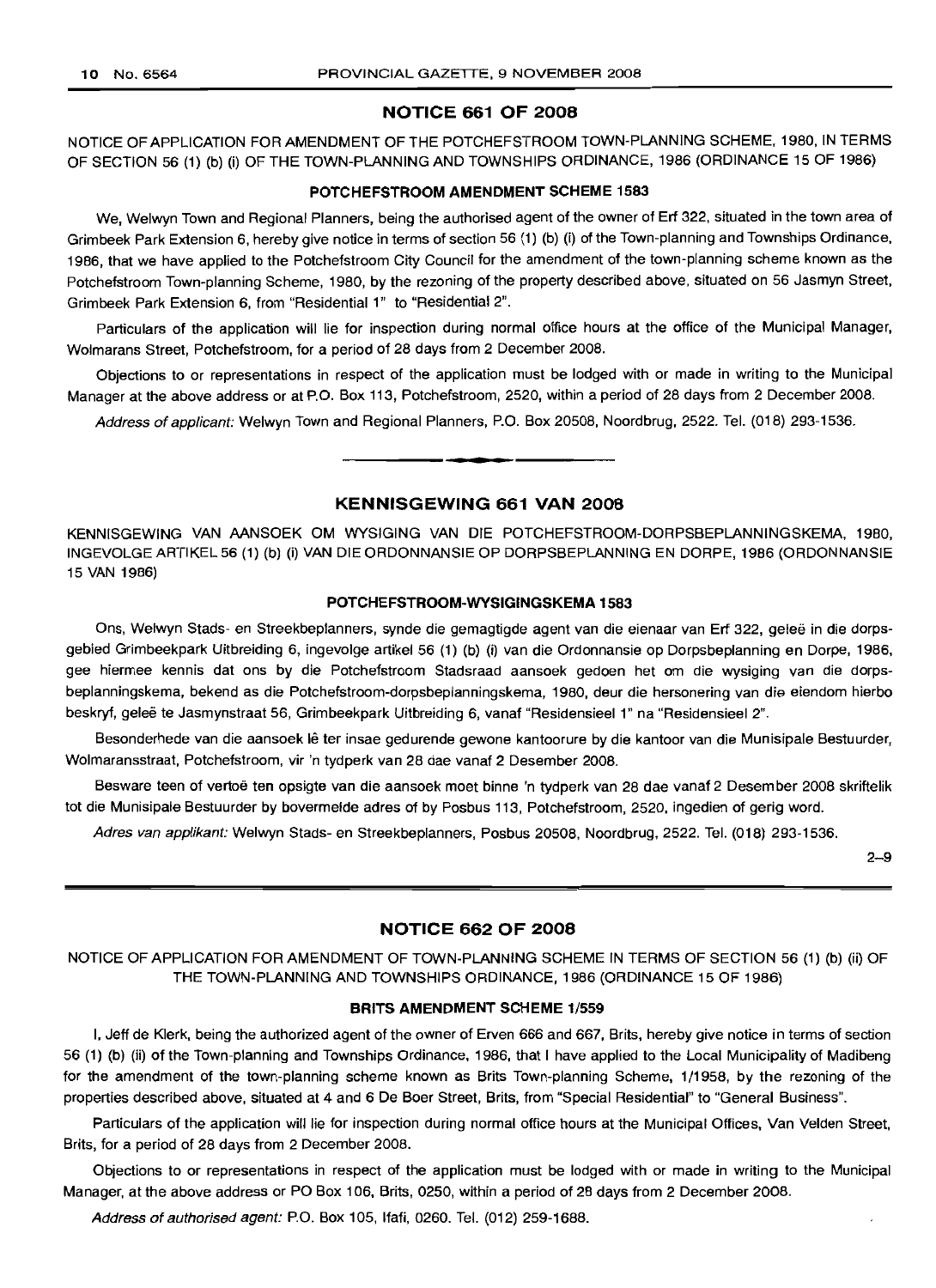#### **KENNISGEWING 662 VAN 2008**

KENNISGEWING VAN AANSOEK OM WYSIGING VAN DORPSBEPLANNINGSKEMA INGEVOLGE ARTIKEL 56 (1) (b) (ii) VAN DIE ORDONNANSIE OP DORPSBEPLANNING EN DORPE, 1986 (ORDONNANSIE 15 VAN 1986)

#### **BRITS-WYSIGINGSKEMA** 1/559

Ek, Jeff de Klerk, synde die gemagtigde agent van die eienaar van Erwe 666 en 667, Brits, gee hiermee ingevolge artikel 56 (1) (b) (ii) van die Ordonnansie op Dorpsbeplanning en Dorpe, 1986, kennis dat ek by die Plaaslike Munisipaliteit van Madibeng aansoek gedoen het om die wysiging van die dorpsbeplanningskema, bekend as Brits-dorpsaanlegskema, 1/1958, deur die hersonering van die eiendomme hierbo beskryf, geleë te De Boerstraat 4 en 6, Brits, vanaf "Spesiale Woon" na "Algemene Besigheid".

Besonderhede van die aansoek Ie ter insae gedurende gewone kantoorure by die Munisipale Kantore, Van Veldenstraat, Brits, vir 'n tydperk van 28 dae vanaf 2 Desember 2008.

Besware of vertoë ten opsigte van die aansoek moet binne 'n tydperk van 28 dae vanaf 2 Desember 2008 skriftelik by of tot die Munisipale Bestuurder, by bovermelde adres of by Posbus 106, Brits, 0250, ingedien word.

Adres van gemagtigde agent: Posbus 105, Ifafi, 0260. Tel. (012) 259-1688.

2-9

## **NOTICE 663 OF 2008**

NOTICE OF APPLICATION FOR AMENDMENT OF TOWN-PLANNING SCHEME IN TERMS OF SECTION 56 (1) (b) (ii) OF THE TOWN-PLANNING AND TOWNSHIPS ORDINANCE, 1986 (ORDINANCE 15 OF 1986)

## **HARTBEESPOORT AMENDMENT SCHEME 370**

I, Jeff de Klerk, being the authorised agent of the owner of Erf 423, Ifafi, hereby give notice in terms of section 56 (1) (b) (ii) of the Town-planning and Townships Ordinance, 1986, that I have applied to the Local Municipality of Madibeng for the amendment of the town-planning scheme known as Hartbeespoort Town-planning Scheme, 1993, by the rezoning of the property described above, situated at 1 Bottelnek Street, Ifafi, from "Residential 1" to "Special" for a motor repair workshop.

Particulars of the application will lie for inspection during normal office hours at the Municipal Offices, Van Velden Street, Brits, for a period of 28 days from 2 December 2008.

Objections to or representations in respect of the application must be lodged with or made in writing to the Municipal Manager, at the above address or at P.O. Box 106, Brits, 0250, within a period of 28 days from 2 December 2008.

Address of authorized agent: P.O. Box 105, Ifafi, 0260. Tel: (012) 259-1688.

## **KENNISGEWING 663 VAN 2008**

**•**

KENNISGEWING VAN AANSOEK OM WYSIGING VAN DORPSBEPLANNINGSKEMA INGEVOLGE ARTIKEL 56 (1) (b) (ii) VAN DIE ORDONNANSIE OP DORPSBEPLANNING EN DORPE, 1986 (ORDONNANSIE 15 VAN 1986)

#### **HARTBEESPOORT-WYSIGINGSKEMA 370**

Ek, Jeff de Klerk, synde die gemagtigde agent van die eienaar van Erf 423, Ifafi, gee hiermee ingevolge artikel 56 (1) (b) (ii) van die Ordonnansie op Dorpsbeplanning en Dorpe, 1986, kennis dat ek by die Plaaslike Munisipaliteit van Madibeng aansoek gedoen het om die wysiging van die dorpsbeplanningskema bekend as Hartbeespoort-dorpsbeplanningskema, 1993, deur die hersonering van die eiendom hierbo beskryf, geleë te Bottelnekstraat 1, Ifafi, vanaf "Residensieel 1" na "Spesiaal" vir 'n voertuigherstelwerkswinkel.

Besonderhede van die aansoek lê ter insae gedurende gewone kantoorure by die Munisipale Kantore, Van Veldenstraat, Brits, vir 'n tydperk van 28 dae vanaf 2 Desember 2008.

Besware of vertoë ten opsigte van die aansoek moet binne 'n tydperk van 28 dae vanaf 2 Desember 2008 skriftelik by of tot die Munisipale Bestuurder by bovermelde adres of by Posbus 106, Brits, 0250, ingedien word.

Adres van gemagtigde agent: Posbus 105, Ifafi, 0260. Tel: (012) 259-1688.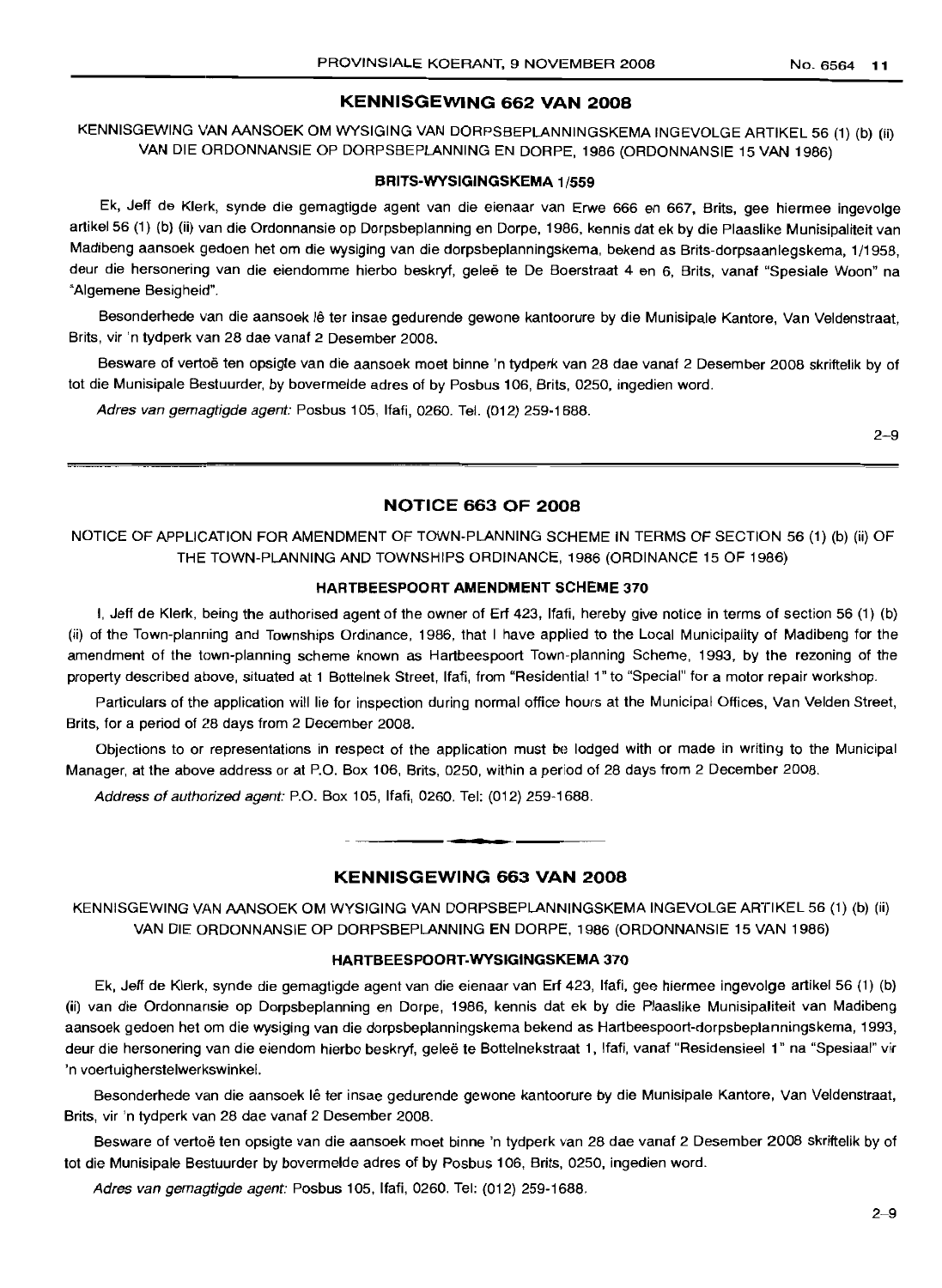## **NOTICE 664 OF 2008**

## **AMENDMENT SCHEME 324**

NOTICE OF APPLICATION FOR AMENDMENT OF THE RUSTENBURG LAND USE MANAGEMENT SCHEME IN TERMS OF SECTION 56 (1) (b) (i) OF THE TOWN-PLANNING AND TOWNSHIPS ORDINANCE, 1986 (ORDINANCE 15 OF 1986)

I, Riaan Barnard, being the authorized agent of the owner of Portions 21 and 85 of Farm 330, Boschfontein-JQ, situated approximately 11 km south of Rustenburg and approximately 2 km from the Olifantsnek Dam on the R24 route, hereby give notice in terms of section 56 (1) (b) (i) of the Town-planning and Townships Ordinance, 1986, that we have applied to the Rustenburg Local Municipality for the amendment of the land use managment scheme (town-planning scheme) known as Rustenburg Land Use Management Scheme, 2005, for the rezoning of the property described above.

This application contains the following proposals:

(a) Purpose: Private resort (to include accommodation enterprise with forty-two (42) double rooms, conference & function facility, chapel, caravan park, hiking trails, nursery & recreation area).

(b) Current zoning: "Agriculture".

(c) Proposed zoning: "Special".

The surrounding stands/farms affected by this application are Portions 3, 22 & 76 of Farm 330 and Portions 42 & 47 of Farm 327.

Particulars of the application will lie for inspection during normal office hours at the office of the Municipal Manager, Rustenburg Local Municipality, c/o Nelson Mandela and Beyers Naude Streets, within a period of 28 days from 14 August 2007.

Objections to or representations in respect of the application must be lodged with or made in writing to the Municipal Manager, at the above address or at PO Box 16, Rustenburg, 0300, within a period of 28 days from 14 August 2007.

Address of authorised agent of the owner: 175 Joubert Street, Rustenburg.

## **KENNISGEWING 664 VAN 2008**

**•**

## **WYSIGINGSKEMA 324**

KENNISGEWING VAN AANSOEK OM WYSIGING VAN DIE RUSTENBURG GRONDGEBRUIKBESTUURSKEMA INGEVOLGE ARTIKEL 56 (1) (b) (ii) VAN DIE ORDONNANSIE OP DORPSBEPLANNING EN DORPE, 1986 (ORDONNANSIE 15 VAN 1986)

Ek, Riaan Barnard, synde die gemagtigde agent van die eienaar van Gedeeltes 21 en 85 van Plaas 330, Boschfontein-JQ, gee hiermee ingevolge artikel 56 (1) (b) (ii) van die Ordonnansie op Dorpsbeplanning en Dorpe, 1986, kennis dat ons by die Rustenburg Plaaslike Munisipaliteit aansoek gedoen het om die wysiging van die grondgebruikbestuurskema (dorpsbeplanningskema), bekend as Rustenburg Land Use Management Scheme, 2005, vir die hersonering van die bogenoemde plaasgedeeltes.

Hierdie aansoek bevat die volgende voorstelle:

(a) Doel: Privaat oord (wat bestaan uit 'n verblyfonderneming met twee-en-veertig (42) dubbelkamers, 'n konferensie- & funksie-fasiliteit, kapel, karavaanpark, staproete, kwekery & ontspanningsfasiliteite).

(b) Huidige sonering: "Landbou".

(c) Voorgestelde sonering: "Spesiaal".

Die omliggende erwe wat deur hierdie aansoek geraak word, sluit in Gedeeltes 3, 22 & 76 van Plaas 330 en Gedeeltes 42 & 47 van Plaas 327.

Besonderhede van die aansoek lê ter insae gedurende gewone kantoorure by die kantoor van die Munisipale Bestuurder, Rustenburg Plaaslike Munisipaliteit, h/v Nelson Mandela- en Beyers Naudestraat, vir 'n tydperk van 28 dae vanaf 14 Augustus 2007.

Besware teen of vertoë ten opsigte van die aansoek moet binne 'n tydperk van 28 dae vanaf 14 Augustus 2007 skriftelik by of tot die Munisipale Bestuurder, by bovermelde adres of by Posbus 16, Rustenburg, 0300, ingedien of gerig word.

Adres van die gemagtigde agent van die eienaar: Joubertstraat 175, Rustenburg.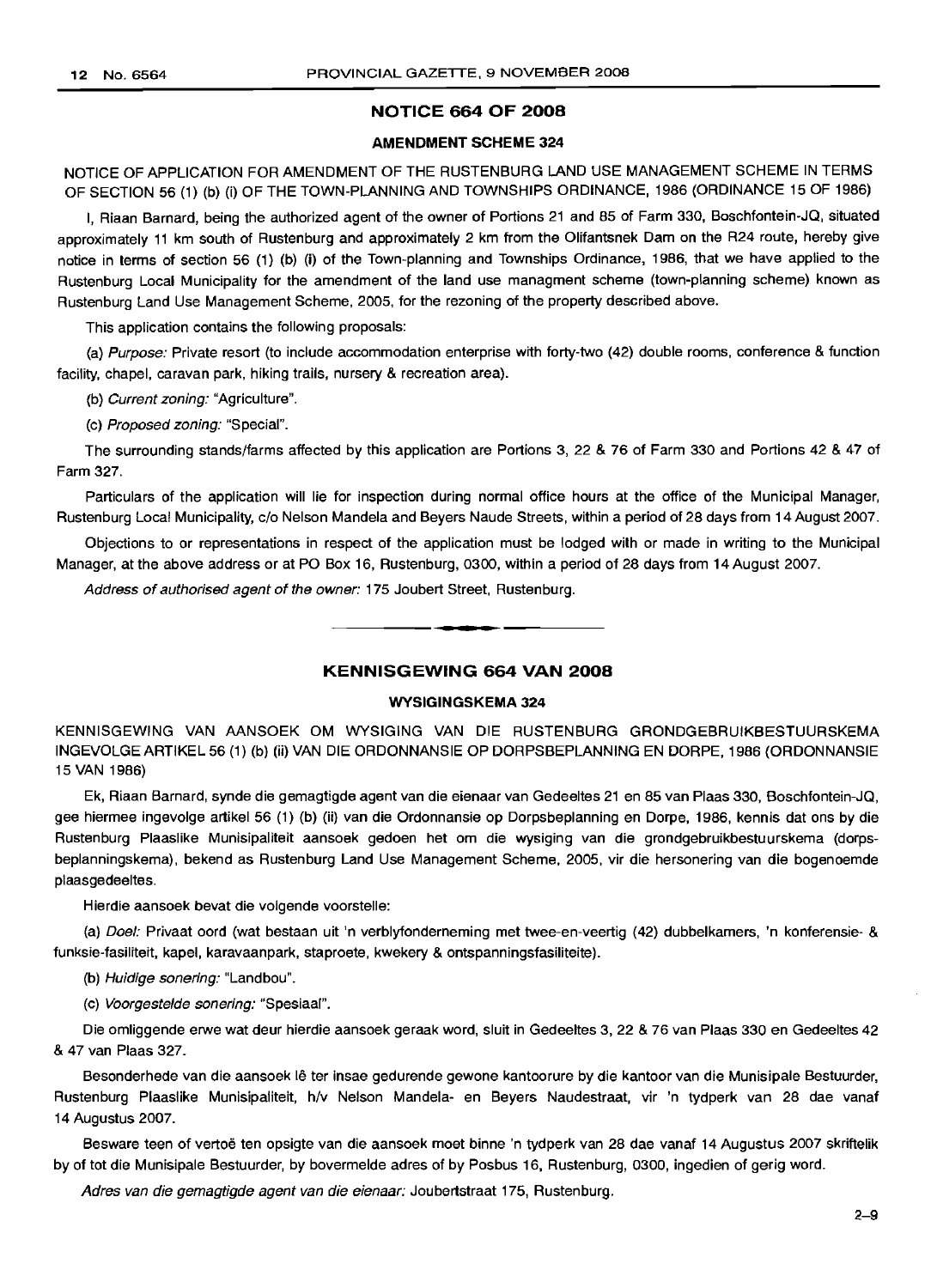## **NOTICE 667 OF 2008**

NOTICE OF APPLICATION FOR AMENDMENT OF TOWN-PLANNING SCHEME IN TERMS OF SECTION 56 (1) (b) (ii) OF THE TOWN-PLANNING AND TOWNSHIPS ORDINANCE, 1986 (ORDINANCE 15 OF 1986)

## **KLERKSDORP AMENDMENT SCHEME 450**

I, Barend Philippus Hendricus Botha, being the authorized agent and the owner of the Remaining Extent of Portion 574 (a portion of Portion 328) of the farm Elandsheuvel 402 IP, hereby give notice in terms of section 56 (1) (b) (ii) of the Townplanning and Townships Ordinance, 1986, that I have applied to the City Council of Matlosana for the amendment of the townplanning scheme known as Klerksdorp Land Use Management Scheme, 2005, as amended, by the rezoning of the property described above, situated adjacent to 25 Dr Yussuf Dadoo Avenue, Klerksdorp, from "Agricultural" to "Special" for the purpose of graphic and computer design studio, printing enterprise and related purposes.

Particulars of the application will lie for inspection during normal office hours at the office of the Municipal Manager, Room 218, Municipal Buildings, Bram Fischer Street, Klerksdorp, for the period of 28 days from 9 December 2008.

Objections to or representations in respect of the application must be lodged with or made in writing to the Municipal Manager, at the above address or at PO Box 99, Klerksdorp, 2570, or at PO Box 33, Klerksdorp, 2570, within a period of 28 days from 9 December 2008.

Address: Botha De Wet & Rood Ingelyf, PO Box 33, Regsforum Gebou, Bram Fischer Street 8, Klerksdorp. (018) 462-3751. Signed: BPH Botha.

2 December 2008.

## **KENNISGEWING 667 VAN 2008**

**• •**

KENNISGEWING VAN AANSOEK OM WYSIGING VAN DORPSBEPLANNINGSKEMA INGEVOLGE ARTIKEL 56 (1) (b) (ii) VAN DIE ORDONNANSIE OP DORPSBEPLANNING EN DORPE, 1986 (ORDONNANSIE 15 VAN 1986)

## **KLERKSDORP-WYSIGINGSKEMA 450**

Ek, Barend Philippus Hendricus Botha, synde die gemagtigde agent van die eienaar van Resterende Gedeelte van Gedeelte 574 ('n gedeelte van Gedeelte 328) van die plaas Elandsheuvel 402 IP, gee hiermee ingevolge artikel 56 (1) (b) (ii) van die Ordonnansie op Dorpsbeplanning en Dorpe, 1986, kennis dat ek by die Stadsraad van Matlosana aansoek gedoen het om die wysiging van die dorpsbeplanningskema bekend as die Klerksdorp Grondgebruikbestuurskema, 2005, soos gewysig, deur die hersonering van die eiendom hierbo beskryf, gelee aanliggend te Dr. Yussuf Dadoolaan 25, Klerksdorp, vanaf "Landbou" na "Spesiaal" vir die doeleindes van 'n grafiese en rekenaar ontwerp studio, drukkery bedryf en verwante gebruike.

Besonderhede van die aansoek lê ter insae gedurende gewone kantoorure by die kantoor van die Munisipale Bestuurder, Bram Fishcerstraat, Burgersentrum, Kamer 218, Klerksdorp, vir 'n tydperk van 28 dae vanaf 9 Desember 2008.

Besware teen of vertoe ten opsigte van die aansoek moet binne 'n tydperk van 28 dae vanaf 9 Desember 2008, skriftelik by of tot die Munisipale Bestuurder, by bovermelde adres of by Posbus 99, Klerksdorp, 2570, ingedien of gerig word.

Adres: Botha De Wet & Rood Ingelyf, Posbus 33, Regsforumgebou, Bram Fischerstraat 8, Klerksdorp. (018) 462-3751. Geteken: BPH Botha.

2 Desember 2008.

9-16

## **NOTICE 668 OF 2008**

## REMOVAL OF RESTRICTIONS ACT, 1967

## **REMOVAL OF RESTRICTIONS ON PORTION 741 (A PORTION OF PORTION 337) OF THE FARM ELANDSHEUVEL No. 402 IP: PROPOSED TOWNSHIP WILKEVILLE EXTENSION 3**

It is hereby notified that application has been made in terms of section 3 (1) of the Removal of Restrictions Act, 1967 (Act No. 84 of 1967), by Maxim Planning Solutions, Klerksdorp, for the removal of:

Condition C in Deed of Transfer T140342/2006 for the purpose of township establishment.

The application and relative documents are open for inspection at the offices of the Acting Manager, Department Developmental Local Government and Housing, c/o Von Wielligh and Gerrit Maritz Streets, and the office of the Municipal Manager, City of Matlosana Local Municipality for a period of 28 days from 9 December 2008.

Objections to the application may be lodged in writing with the Acting Manager, Department of Developmental Local Government and Housing at the above address or to Private Bag X1213, Potchefstroom, 2520, on or before 6 January 2009 and shall reach this office not later than 14:00 on the said date.

GO 15/4/2/1/23/28.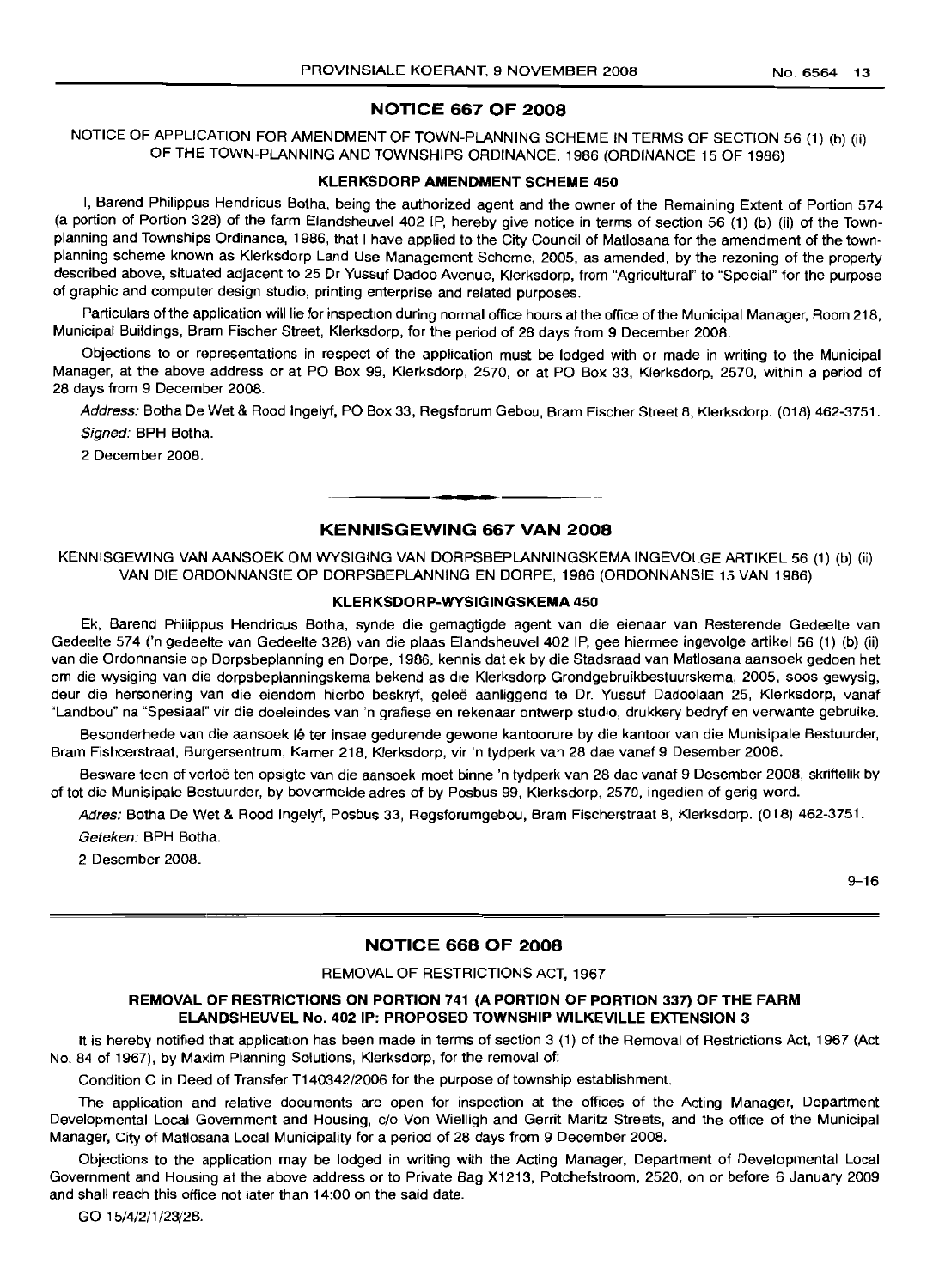## KENNISGEWING 668 VAN 2008

WET OP OPHEFFING VAN BEPERKINGS, 1967

## DIE OPHEFFING VAN TITELVOORWAARDES VAN GEDEELTE 741 ('N GEDEELTE VAN GEDEELTE 337) VAN DIE PLAAS ELANDHEUVEL 402 IP: VOORGESTELDE DORP WILKEVILLE UITBREIDING 3

Hierby word bekend gemaak dat ingevolge die bepalings van artikel3 (1) van die Wet op Opheffing van Beperkings, 1967 (Wet No. 84 van 1967), aansoek gedoen is deur Esmé Coetzer Prokureurs, Klerksdorp, vir die opheffing van:

Voorwaarde C in Akte van Transport T140342/2006 met die doel om 'n dorp te stig.

Die aansoek en die betrokke dokumentasie is ter insae by die kantoor van die Waarnemende Bestuurder, Departement Ontwikkelende Plaaslike Regering en Behuising, h/v Von Wielligh- en Gerrit Maritzstraat, Potchefstroom, en in die kantoor van die Munisipale Bestuurder, Stad van Matlosana Plaaslike Munisipaliteit vir 'n tydperk van 28 dae vanaf 9 Desember 2008.

Besware teen die aansoek kan skriftelik by die Waarnemende Bestuurder, Departement Ontwikkelende Plaaslike Regering en Behuising by bovermelde adres of Privaatsak X1213, Potchefstroom, 2520. voor of op 6 Januarie 2009 ingedien word en moet die kantoor nie later as 14:00 op genoemde datum bereik nie.

GO 15/4/2/1/23/28.

## **LOCAL AUTHORITY NOTICES** PLAASLIKE BESTUURSKENNISGEWINGS

## LOCAL AUTHORITY NOTICE 522

TLOKWE CITY COUNCIL

## NOTICE OF DRAFT SCHEME 1585

The Tlokwe City Council hereby gives notice in terms of section 28 (1) (a) of the Town-planning and Townships Ordinance, 1986 (Ordinance 5 of 1986) that a draft town-planning scheme, to be known as Amendment Scheme, 1585, has been prepared by it.

This scheme is an amendment scheme and contains the following proposals:

The rezoning of Portions 5 and Proposed Portion 15 (a portion of the remaining extent) of Ert 289, corner Luitingh and Poortman Streets, Potchindustria, whereof the present zonings are as follows:

Portion 5, 1 487 m2 in extent: "Industrial 1". Special consent has been granted already for the use of the erf for a "motor sales mart" for the display and sale of roadworthy vehicles. It does however not include a workshop.

Portion 15, 334 m<sup>2</sup> in extent: "Public Road".

Both above-mentioned erven will be rezoned to "Industrial 1" with annexure 1133 in order that both erven may be used also for the purposes of a "motor sales mart", that is for the display and sale of roadworthy vehicles, but does not include a workshop. The annexure will also provide for the submission of a site development plan to the City Council for approval prior to development.

The said two erven will be consolidated to form Portion 16, 1 821  $m<sup>2</sup>$  in extent.

The proposed development conditions are as follows:

| Maximum coverage:                | 70% of 1821 m <sup>2</sup> . |
|----------------------------------|------------------------------|
| Maximum height of buildings:     | Unlimited.                   |
| Floor area ratio to ground area: | Unlimited.                   |

Portions 6 and 8 of Ert 289, Potchindustria may possibly be affected by this rezoning.

The draft scheme will lie for inspection during normal office hours at the Department Housing and Planning, Room 210, Dan Tloome Complex, corner of Sol Plaatjie Avenue and Wolmarans Street, Potchefstroom, for a period of 28 days from 9 January 2009 to 6 February 2009.

Objections to or representations in respect of this scheme must be lodged with or made in writing to the Municipal Manager, at the above address, or PO Box 113, Potchefstroom, within a period of 28 days from 9 January 2009, that is on or before 6 February 2009.

#### R. J. MOSIANE, Municipal Manager

(Notice 167/2008)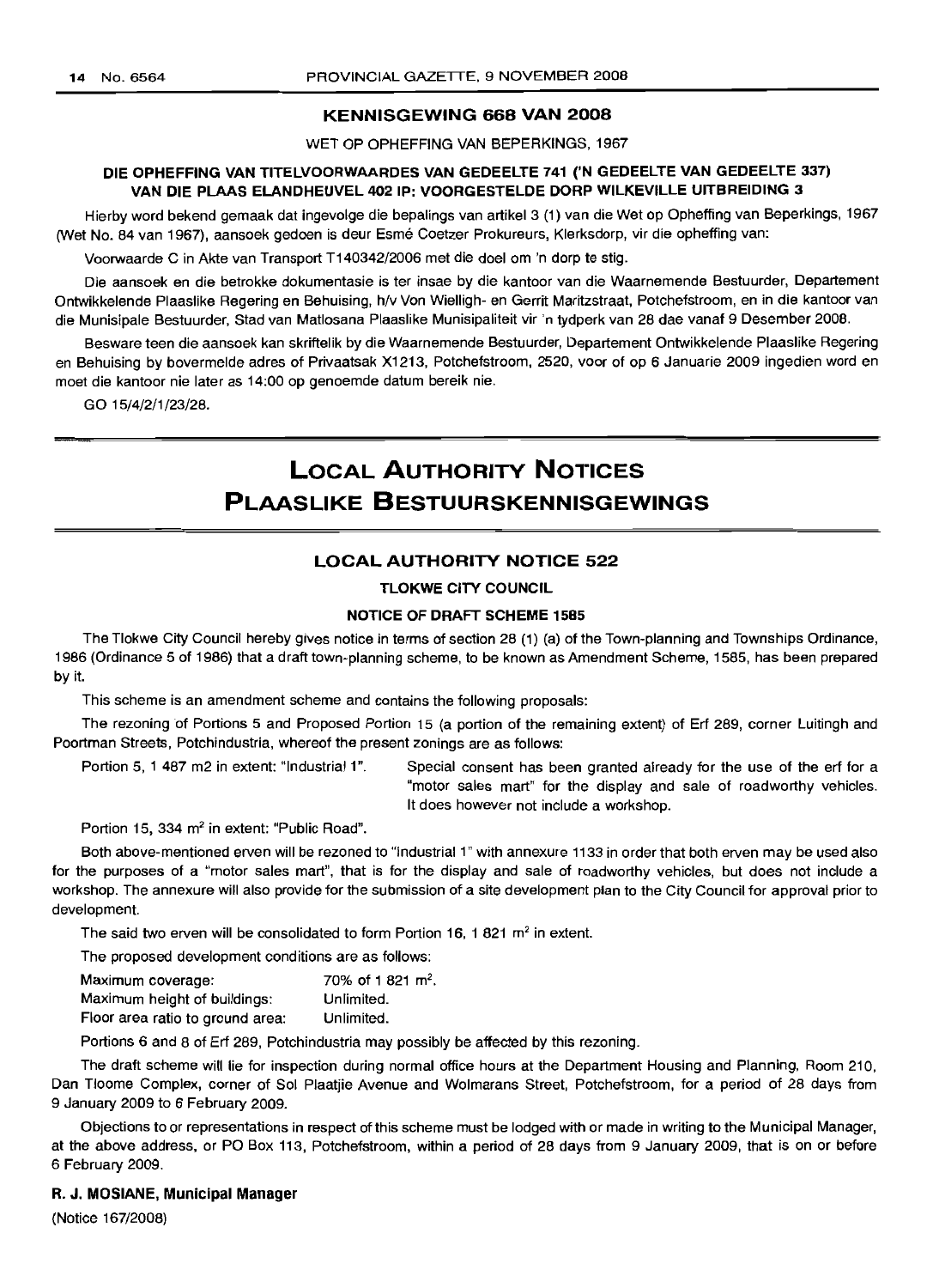## **PLAASLIKE BESTUURSKENNISGEWING** 522

## TLOKWE STADSRAAD

## KENNISGEWING VAN ONTWERPSKEMA 1585

Die Tlokwe Stadsraad gee hiermee ingevolge artikel 28 (1) (a) van die Ordonnansie op Dorpsbeplanning en Dorpe, 1986 (Ordonnansie 15 van 1986), kennis dat 'n ontwerpdorpsbeplanningskema, bekend te staan as Wysigingskema, 1585, deur die Stadsraad, opgestel is.

Hierdie skema is 'n wysigingskema en bevat die volgende voorstelle:

Die hersonering van Gedeelte 5 en voorgestelde Gedeelte 15 (gedeelte van die restant) van Ert 289, h.v. Luitingh- en Poortmanstraat, Potchindustria, waarvan die huidige sonerings soos volg is:

Gedeelte 5 groot 1 487 m<sup>2</sup>: "Nywerheid 1".

Spesiale toestemming is reeds verleen vir die gebruik van die erf vir 'n "motorverkoopmark" vir die vertoon en verkoop van padwaardige voertuie. Dit sluit egter nie 'n werkswinkel in nie.

Gedeelte 15 groot 334 m<sup>2</sup>: "Openbare Pad".

Albei boqenoernde erwe word gehersoneer na "Nywerheid 1" met Bylae 1133 sodat albei erwe ook vir die doeleindes van 'n "motorverkoopmark" gebruik mag word. Dit is vir die vertoon en verkoop van padwaardige voertuie, maar sluit nie 'n werkswinkel in nie. In die bylae word ook vereis dat 'n terreinontwikkelingsplan voor ontwikkeling vir goedkeuring aan die Stadsraad voorgelê moet word.

Genoemde twee erwe sal gekonsolideer word om Gedeelte 16, groot 1 821 m<sup>2</sup> te vorm.

Die voorgestelde ontwikkelingsvoorwaardes is soos volg:

| Maksimum dekking:                              | 70% van 1 821 m <sup>2</sup> . |
|------------------------------------------------|--------------------------------|
| Maksimum hoogte van geboue:                    | Onbeperk.                      |
| Vloeroppervlakteverhouding tot erfoppervlakte: | Onbeperk.                      |

Gedeeltes 6 en 8 van Ert 289, Potchindustria, kan moontlik deur die hersonering geraak word.

Die ontwerpskema lê ter insae gedurende gewone kantoorure by die Departement Behuising en Beplanning, Kamer 210, Dan Tloome Kompleks hoek van Sol Plaatjielaan en Wolmaransstraat, Potchefstroom, vir 'n tydperk van 28 dae vanaf 9 Januarie 2009 tot 6 Februarie 2009.

Besware teen of vertoë ten opsigte van die skema moet binne 'n tydperk van 28 dae vanaf 9 Januarie 2009, dit wil sê voor of op 6 Februarie 2009, skriftelik by of tot die Munisipale Bestuurder by bogenoemde adres of by Posbus 113, Potchefstroom, ingedien of gerig word.

## R. J. MOSIANE, Munisipale Bestuurder

(Kennisgewing 167/2008)

9-16

## **LOCAL AUTHORITY NOTICE** 523

## DITSOBOTLA LOCAL MUNICIPALITY

NOTICE OF AMENDMENT OF APPROVED TOWNSHIP

## LICHTENBURG EXTENSION 9

The Ditsobotla Local Municipality hereby gives notice that they received and approved an application in terms of sections 100 (a) of the Town-planning and Townships Ordinance, 1986 (Ordinance 15 of 1986), as amended, for the amendment of Lichtenburg Extension 9. The original Township was approved on 30 August 2007, and the amendments on 8 September 2008.

The original Township Consisted of: 25 erven zoned "Residential 1"; 1 ert zoned "Residential 2"; 1 ert zoned "Business 2"; 17 erven zoned "Commercial"; 2 erven zoned "Private Open Space"; 4 erven zoned "Public Open Space"; and roads.

The amendment township consist of: 97 erven zoned "Business 1"; 1 ert zoned "Industrial" (For Railway Purposes); 4 erven zoned "Special" (for access purposes); 5 erven zoned "Private Open Space"; 8 erven zoned "Private Road".

Details of Local Authority: Eenheidsbestuurder: Administration, Room 5, 1st Floor, Municipal Building, Lichtenburg; P.O. Box 7, Lichtenburg, 2740. Tel: (018) 632-5051. Fax: (018) 632-5247.

Details of applicant: Maluleke, Luthuli & Associates, Empire Road No. 37, Parktown, 2193; P.O. Box 291803, Melville, 2109. Tel: (011) 482-3666. Fax: (011) 482-9734.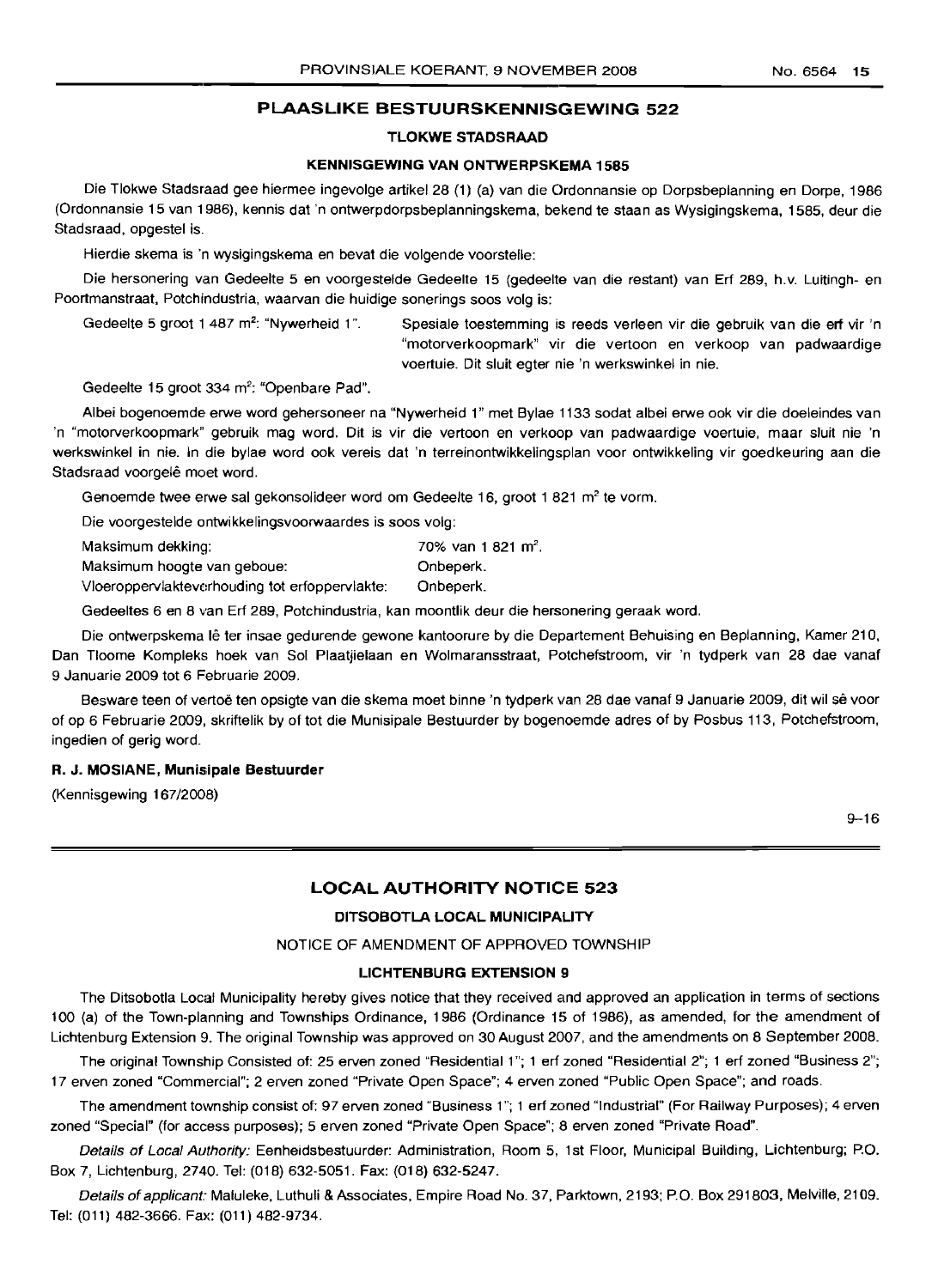## PLAASLIKE BESTUURSKENNISGEWING 523

## DITSOBOTLA PLAASLIKE MUNISIPALITEIT

## KENNISGEWING VAN WYSIGING VAN GOEDGEKEURDE DORP

## LICHTENBURG UITBREIDING 9

Die Ditsobotla Plaaslike Munisipaliteit gee hiermee kennis dat 'n aansoek om die wysiging van Uchtenburg Uitbreiding 9 ingevolge artikel 100 (a) van die Ordonnansie op Dorpsbeplanning en Dorpe, 1986 (Ordonnansie 15 van 1986), 5005 gewysig, deur hulle ontvang en goedgekeur is. Die oorspronklike dorp is deur die Stadsraad goedgekeur op 30 Augustus 2007, en die wysigings is op 8 September 2008, goedgekeur.

Die oorspronklike uitleg het bestaan uit: 25 erwe gesoneer "Residensieel1 "; 1 erf gesoneer "Residensieel 2'; 1 erf gesoneer "Besigheid 2"; 17 erwe gesoneer "Kommersieel"; 2 erwe gesoneer "Privaat Oop Ruimte"; 4 erwe gesoneer "Publieke Oop Ruimte"; en strate.

Die gewysigde dorp bestaan uit: 97 erwe gesoneer "Besigheid 1"; 1 erf gesoneer "Industrieel" (vir spoorwegdoeleindes); 4 erwe gesoneer "Spesiaal" (vir toegangsdoeleindes); 5 erwe gesoneer "Privaat Oop Ruimte"; 8 erwe gesoneer "Privaat Pad".

Besonderhede van Stadsraad: Eenheidsbestuurder: Administrasie, Kamer 5, 1ste Vloer, Munisipale Gebou, Lichtenburg; Posbus 7, Lichtenburg, 2740. Tel: (018) 632-5051. Faks: (018) 632-5247.

Besonderhede van aansoeker: Maluleke, Luthuli & Associates, Empireweg No. 37, Parktown, 2193; Posbus 291803, Melville, 2109. Tel: (011) 482-3666. Faks: (011) 482-9734.

## LOCAL AUTHORITY NOTICE 524

#### RUSTENBURG AMENDMENT SCHEME 478

Notice is hereby given in terms of the provision of section 57 (1) (a) of the Town-planning and Townships Ordinance, 1986, that the Rustenburg Local Municipality has approved the amendment of the Rustenburg Land Use Management Scheme, 2005, by the rezoning of Portion 7 of Erf 1201, Rustenburg, from "Residential 1" to "Residential 2" with a density of 60 units per hectare.

Map 3 and the scheme clauses of the amendment scheme are filed with the Regional Director, North West Provincial Administration, Private Bag X1213, Potchefstroom, 2520, and the Municipal Manager, Room 620, Municipal Offices, Beyers Naude Drive, Rustenburg, and are open for inspection at all reasonable times.

This amendment is known as Rustenburg Amendment Scheme 478 and shall come into operation on the date of publication of this notice.

#### Mr A. BOSHOFF, Municipal Manager

Municipal Offices, P.O. Box 16, Rustenburg, 0300 (Notice No. 245/2008)

## PLAASLIKE BESTUURSKENNISGEWING 524

.**- .**

#### RUSTENBURG-WVSIGINGSKEMA 478

Kennis geskied hiermee ingevolge die bepalings van artikel 57 (1) (a) van die Ordonnansie op Dorpsbeplanning en Dorpe, 1986, dat die Rustenburg Plaaslike Munisipaliteit die wysiging van die Rustenburg Land Use Management Scheme, 2005, goedgekeur het deur die hersonering van Gedeelte 7 van Erf 1201, Rustenburg, vanaf "Residensieel 1" na "Residensieel 2" met 'n digtheid van 60 eenhede per hektaar.

Kaart 3 en die skemaklousules van die wysigingskema word in bewaring gehou deur die Streekdirekteur, Noordwes Provinsiale Administrasie, Privaatsak X1213, Potchefstroom, 2520, en die Munisipale Bestuurder, Kamer 620, Munisipale Kantore, Beyers Nauderylaan, Rustenburg, en is te aile redelike tye ter insae beskikbaar.

Hierdie wysiging staan bekend as Rustenburg-wysigingskema 478 en sal in werking tree op die datum van publikasie hiervan.

## Mnr. A. BOSHOFF, Munisipale Bestuurder

Munisipale Kantore, Posbus 16, Rustenburg, 0300 (Kennisgewing No. 245/2008)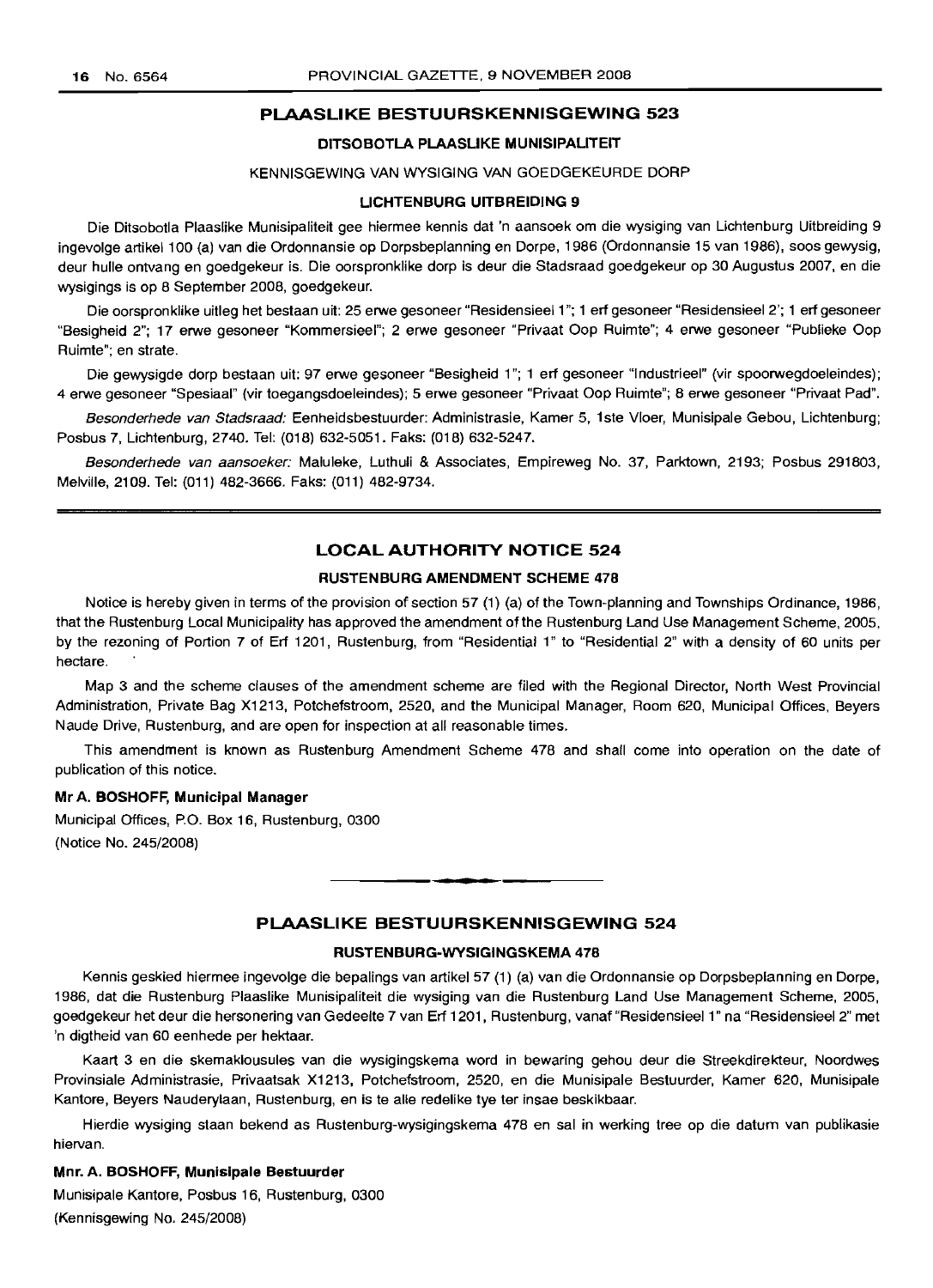## LOCAL AUTHORITY NOTICE 525

## RUSTENBURG AMENDMENT SCHEME 500

Notice is hereby given in terms of the provision of section 57 (1) (a) of the Town-planning and Townships Ordinance, 1986, that the Rustenburg Local Municipality has approved the amendment of the Rustenburg Land Use Management Scheme, 2005, by the rezoning of Portion 6 of Erf 1086, Rustenburg, from "Residential 1" to "Special" for the purposes of offices and medical consulting rooms.

Map 3 and the scheme clauses of the amendment scheme are filed with the Regional Director, North West Provincial Administration, Private Bag X1213, Potchefstroom, 2520, and the Municipal Manager, Room 620, Municipal Offices, Beyers Naude Drive, Rustenburg, and are open for inspection at all reasonable times.

This amendment is known as Rustenburg Amendment Scheme 500 and shall come into operation on the date of the publication hereof.

## Mr A. BOSHOFF, Municipal Manager

Municipal Offices, P.O. Box 16, Rustenburg, 0300 (Notice No. 246/2008)

## PLAASLIKE BESTUURSKENNISGEWING 525

**. -**

#### RUSTENBURG-WYSIGINGSKEMA 500

Kennis geskied hiermee ingevolge die bepalings van artikel 57 (1) (a) van die Ordonnansie op Dorpsbeplanning en Dorpe, 1986, dat die Rustenburg Plaaslike Munisipaliteit die wysiging van die Rustenburg Land Use Management Scheme, 2005, goedgekeur het deur die hersonering van Gedeelte 6 van Erf 1086, Rustenburg, vanaf "Residensieel 1" na "Spesiaal" vir die doeleindes van kantore en mediese spreekkamers.

Kaart 3 en die skemaklousules van die wysigingskema word in bewaring gehou deur die Streekdirekteur, Noordwes Provinsiale Administrasie, Privaatsak X1213, Potchefstroom, 2520, en die Munisipale Bestuurder, Kamer 620, Munisipale Kantore, Beyers Nauderylaan, Rustenburg, en is te aile redelike tye ter insae beskikbaar.

Hierdie wysiging staan bekend as Rustenburg-wysigingskema 500 en sal in werking tree op die datum van publikasie hiervan.

#### Mnr. A. BOSHOFF, Munisipale Bestuurder

Munisipale Kantore, Posbus 16, Rustenburg, 0300

(Kennisgewing No. 246/2008)

## LOCAL AUTHORITY NOTICE 527

#### RUSTENBURG LAND USE MANAGEMENT SCHEME, 2005

## **AMENDMENT SCHEME 555**

The Rustenburg Local Municipality hereby in terms of the provisions of section 125 of the Town-planning and Townships Ordinance, 1986 (Ordinance No. 15 of 1986), declare that it has approved an amendment scheme being an amendment of the Rustenburg Land Use Management Scheme, 2005, comprising the same land as included in the Township of Marikana Extension 3.

The amendment scheme is filed with the Director: Planning and Development of the Rustenburg Local Municipality are open to inspection during normal office hours.

This amendment is known as the Rustenburg Amendment Scheme 555, Municipal Manager, Missionary Mpheni House, cnr, Nelson Mandela and Beyers Naude Drives (PO Box 16), Rustenburg, 0300.

(Kennisgewing No. 233/2008)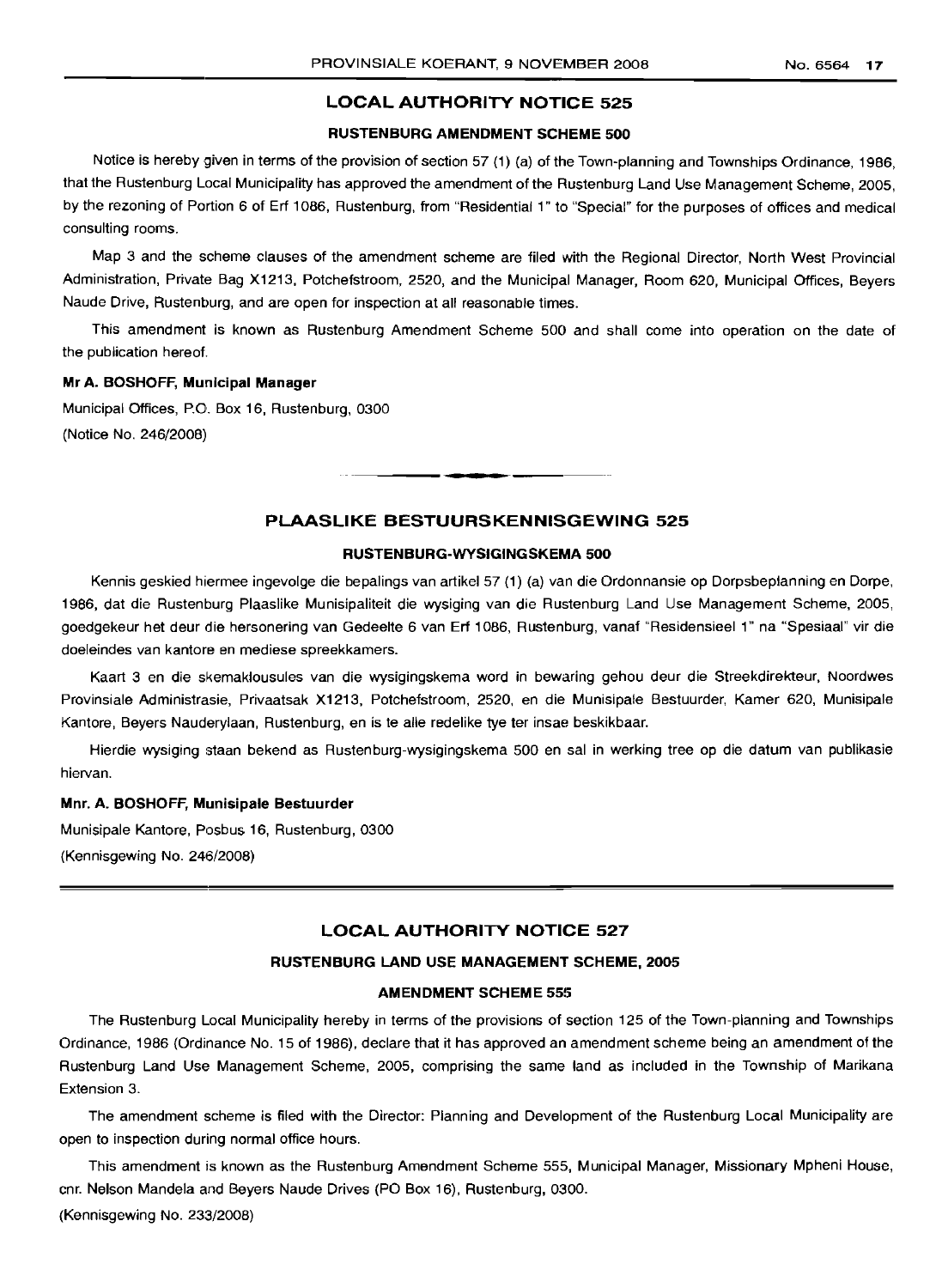## **PLAASLIKE BESTUURSKENNISGEWING 527**

## **RUSTENBURG GRONDGEBRUIKBESTUURSKEMA, 2005**

#### **WYSIGINGSKEMA 555**

Die Rustenburg Plaaslike Munisipaliteit verklaar hierby ingevolge die bepalings van artikel 125 van die Ordonnansie op Dorpsbeplanning en Dorpe, 1986 (Ordonnansie No. 15 van 1986), dat dit 'n wysigingskema synde 'n wysiging van die Rustenburg Grondgebruikbestuurskema, 2005, wat uit dieselfde grond as die dorp Marikana Uitbreiding 3 bestaan, aanvaar het. Die wysigingskema is beskikbaar op aile redelike tye by die kantore van die Direkteur: Beplanning en Ontwikkeling, van die Rustenburg Plaaslike Munisipaliteit.

Hierdie wysiging staan bekend as Rustenburg-wysigingskema 555, Munisipale Bestuurder, Missionary Mpheni House, h/v Nelson Mandela- en Beyers Naudestraat (Posbus 16), Rustenburg, 0300. (Kennisgewing No. 233/2008)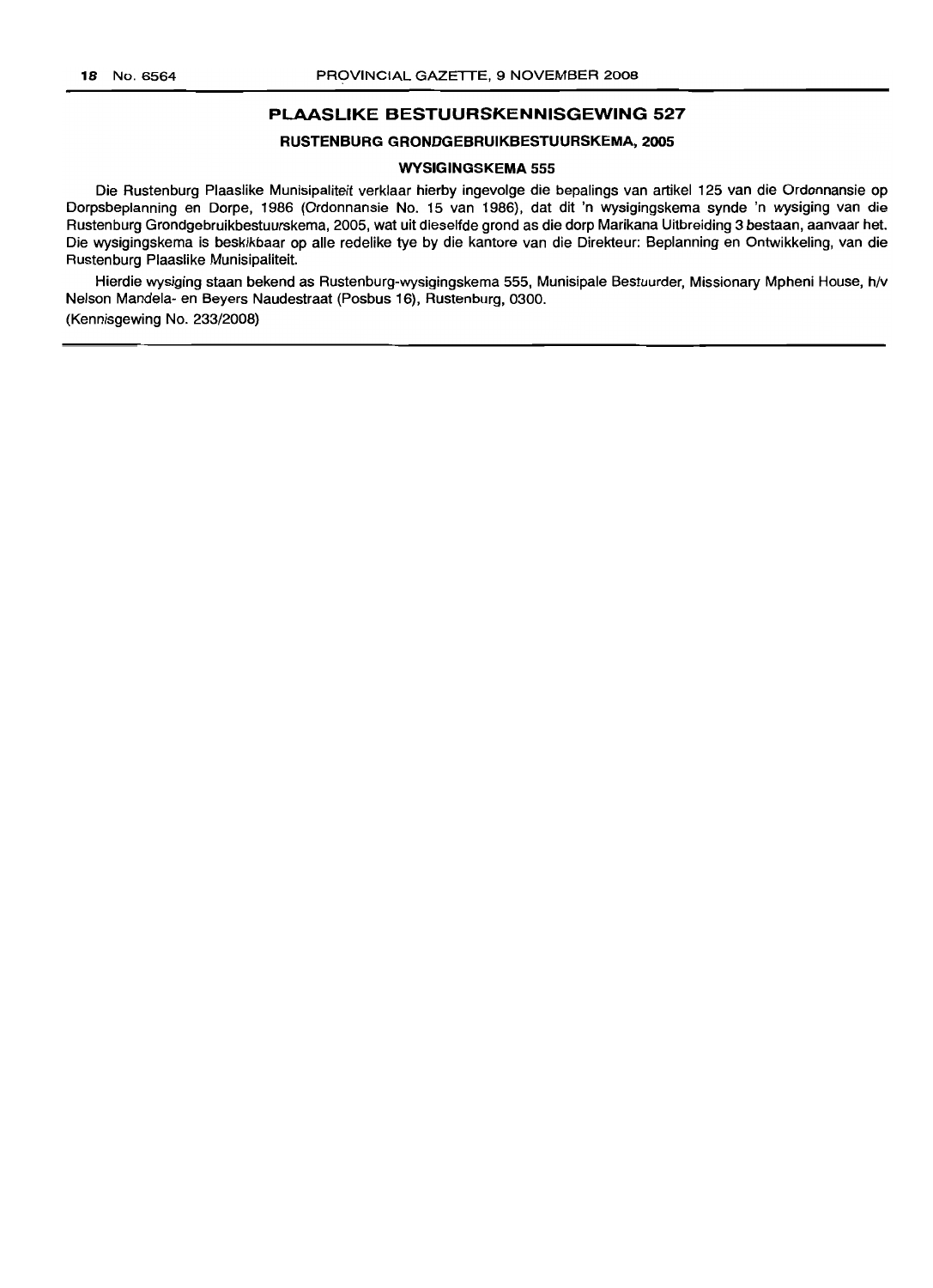## **LOCAL AUTHORITY NOTICE 526**

STATEMENT OF CONDITIONS UNDER WHICH THE APPLICATION BY WESTERN PLATINUM LlMlTED (HEREINAFTER REFERRED TO AS THE TOWNSHIP OWNER) IN TERMS OF THE PROVISIONS OF SECTION B OF CHAPTER 3 OF THE TOWN PLANNING AND TOWNSHIPS ORDINANCE, 1986 (ORDINANCE 15 OF 1986) FOR PERMISSION TO ESTABLISH A TOWNSHIP ON PORTIONS OF PORTIONS 281, 282, 283, 328 AND 329 OF THE FARM ROOIKOPPIES 297 JQ, NoRTH·WEST PROVINCE, HAS BEEN GRANTED.

1. CONDITIONS TO BE COMPLIED WITH PRIOR TO THE DECLARATION OF THE TOWNSHIP AS AN APPROVED TOWNSHIP IN TERMS OF SECTION 103 OF THE TOWN PLANNING AND TDWNSHIPS ORDINANCE, 1986 (ORDINANCE 1S Of 1986)

#### (1) CANCELLATION OF EXISTING CONDITiONS OF TITLE

The township owner shall, at his own expense, cause restrictive conditions and servitudes, if any, to be cancelled *or*the township area <sup>10</sup> be freed therefrom.

## (2) MINERAL RIGHTS

The rights to minerals must be severed from ownership of land and reserved in a separate session of mineral rights. All erven must be made subject to the reservation of mineral rights.

#### (3) SUBDIVISION AND CONSOLIDATION OF COMPONENT PORTIONS

The township owner musi, at his own expense, cause the component portions upon which the township is situated, to be subdivided an consolidated,

#### (4) GENERAL

The township owner shall satisfy the Director that:

- (0 The relevant amendment scheme (in terms of Section 125 of Ordinance 15 of 1986) is in order and can be promulgated simultaneous with the declaration of the township as an approved township;
- (ii) Rand Water has approved the arrangements regarding the disposal of sewerage as well as trade and domestic effluents in respect of the township;
- (iii) A favourable geotechnical report has been submitted;
- (iv) Street names have been approved by the local authority;
- (v) The provisions of Sections 72, 75, 76 and 103 of the Town Planning and Townships Ordinance, 1956 (Ordlnanca 15 of 1986) have been met.

## 2. CONDITIONS OF ESTABLISHMENT

(1) NAME

The name of the township shall be Marikana Extension 3.

(2) DESIGN

The township shall consist of erven and streets as indicated on lay-ollt plan number D774/01/C.

## (3) DISPOSAL OF EXISTING CONDITIONS OF TITLE

All erven shail be made subject to existing conditions and servitudes, if any, including the reservation of mineral rights, but excluding: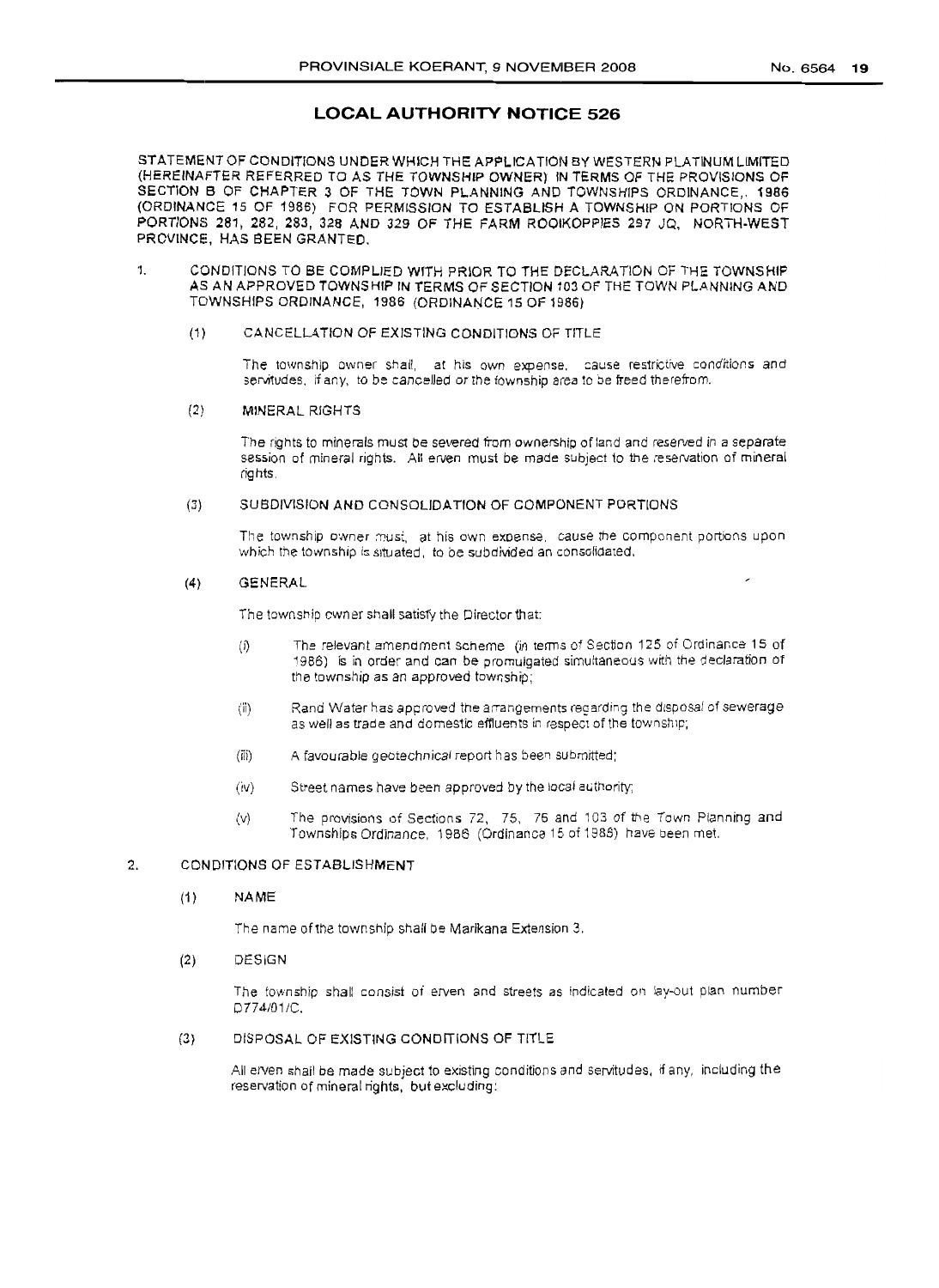Subject to certain Deed of Servitude No. 24/1899 dated 8<sup>th</sup> May. 1899 relating to the division of water. maintenance of waterturrow and to enclosing of cultivated lands and portions with right of making waterfurrows on the remaining extent of the said portion "A" of the said Farm, in extent 1865,9518 hectares and the right in favour of portion of portion "A" measuring 7.2596 hectares, portion of portion "A" of the said farm of which are more fulty described in the said Deed of Servitude No. *24/1988* S.

- (e) Deed of Transfer T84738/1991 (Portion 329):
	- A. "Die oorspronklike Resterende Gedeelte van Gedeelte gemerk A van die plaas voormeld, groot as SUlks 1865,9518 hektaar ('n gedeelte waarvan hierrnee getransporteer word) is onderhewig san die volgende voorwaardes:

1, SUbject to certain Deed of SeNitude No. 24/1899 S dated 8 May 1899 relating to the division of water, maintenance of waterfurrow and to enclosing of cultivated lands and portions with right of making waterfurrows on the remaining extent of the said portion A of the said Farm 1865,9518 hectares, and the right in favour of portion of portion A, measuring 7,2596 hectares, portion of portion A. measuring 18,4459 hectares and one half share in the remaining extent of portion A of the said farm of which are more fully described in the said Deed of Servitude No. 24/1899 S.

- (ii) The following conditions which must be cancelled:
	- (a) Deed of Transfer T84738/1991 (Portion 329)
		- D. Die eiendom hierin vermeld is onderhewig aan die bepalings van Subartikel (1) (b) van Artlkel 35 van Wet 28 van 1966 wat bepaal dat die eiendom hiermee getransporteer en Gedeette 297 ('n gedeelte van Gedeelte 1) Ivan die plaas ROOIKOPPIES 297, Registrasie Afdeling JQ 'fransvaar getransporteer kragtens paragraaf 7 hiervan, en Resterende Gedeetle van Gedeelte 151 ('n gedeelte van gedeelte 14) van die ptaas ROQIKOPP1ES 297, Registrasie Afdeling JQ Transvaal, getransporteer kragtens<br>paragraaf 8 hiervan, i en Gedeelte 320 van die plaas en Gedeelte 320 van die plaas ROOIKOPPIES 297, Registrasie Afdeling JQ Transvaal, getransporteer kragtens pareqraaf 9 hiervan. en Gedeelte 164 ('n gedeelte van gedeelte 14) van die plaas ROOIKOPPIES 297, Registrasie Afdeling JQ Transvaal, getransporteer kraptens Paragraaf 10 hiervan, en Gedeelte 171 ('n gedeelte van gedeelte 14) van die plaas ROOIKOPPfES 297, Registrasie Afdeling JQ Transvaal, getransporteer kragtens Paragraaf 11 hiervan, en Gedeelte 217 ('n gedeelte van gedeette 114) van die plaas<br>ROOIKOPPIES 297, Registrasie Afdeling JQ Transvaal, Registrasie Afdeling JQ Transvaal, getransporteer kragtens paragraaf 12 hiervan, en Resterende Gedeelte van Gedeetre 123 ('n gedeelte van gedeelte 1) van d.ie plaas getransporteer kraqtens paragraaf 13 hlervan, nie afsonderlik van mekaar vervreem of op enige wyse mee gehandel mag word nie, sander die skriftelike toestemming van die Minister van Landbou."

## (4) ACCESS

No access from Provincial Road 108 to the townsnip shall be allowed other than. the intersection with the 20m street therewith. .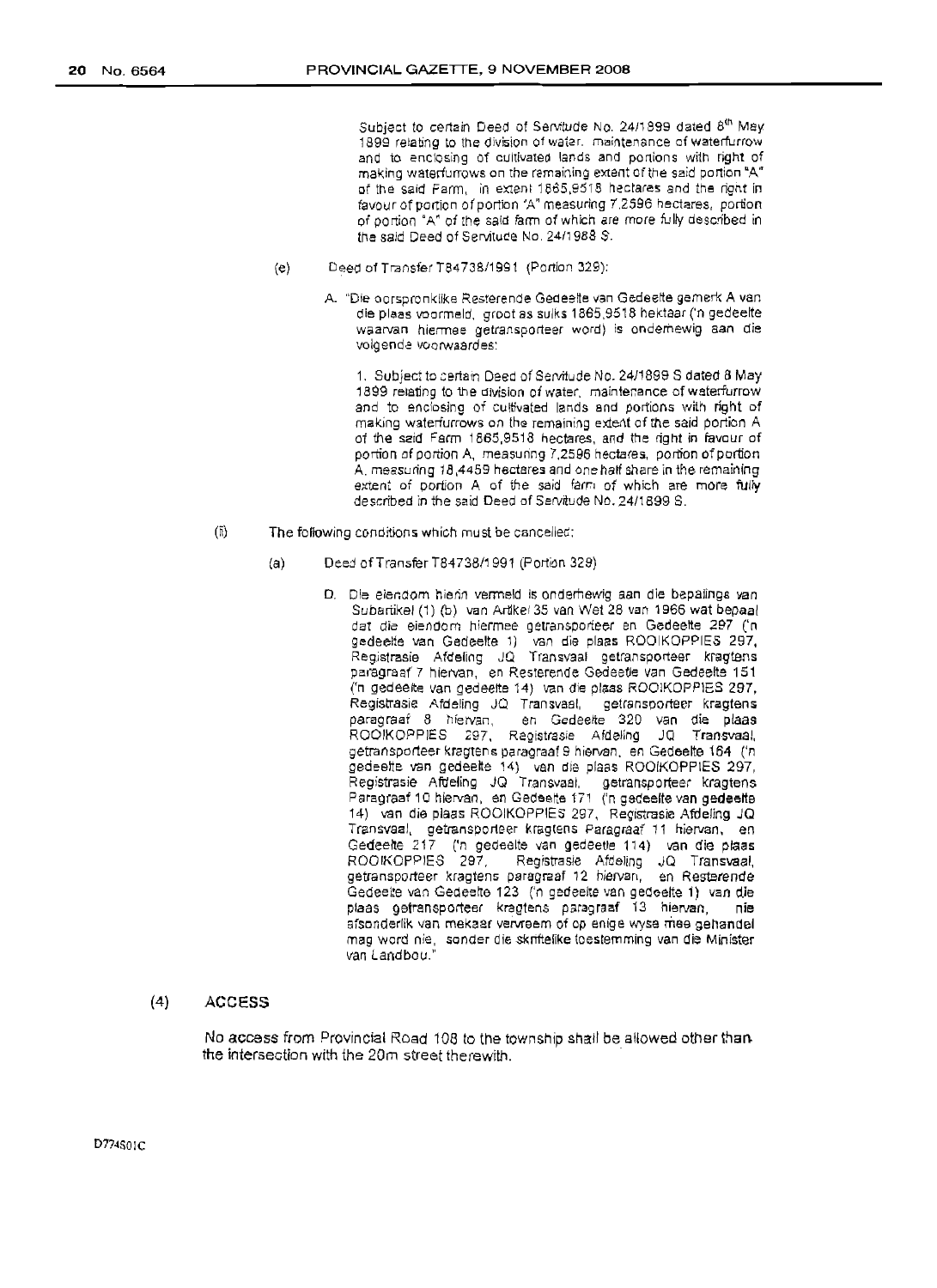## (5) ACCEPTANCE AND DISPOSAL OF STORMWATER

The township owner shall arrange for the drainage of the township to fit in with that of Road 108 and for all stormwater running off or being diverted from the roads to be received and disposed of.

## (6) ERECTION OF FENCE OR OTHER PHYSICAL BARRIER

The township owner shall at his own expense, erect a fence or other physical barrier to the satisfaction of the Deputy Director-General, Department of Public Works: Roads of the North-West Provincial Administration, as and when required by him to do so and the township owner shall maintain such fence or physical barrier in good order and repair until such time as this responsibility is taken over by the local Authority.

## (7) REMOVAL OR REPLACEMENT OF MUNICIPAL SERVICES

If, by reason of the establishment of the township, it should become necessary to remove or replace any existing municipal services, the cost thereof shall be borne by the township owner.

## (8) REPOSITIONING OF CIRCUITS

If, by reason of the establishment of the township, it should become necessary to reposition any existing circuits of Eskorn, the cost thereof shall be borne by the township owner.

## (9) REPOSITIONING OF TELECOMMUNICATIONS EQUIPMENT

If, by reason of the establishment of the township, it should become necessary to reposition any existing Post OfficefTelkom equipment. the cost thereof shall be borne by the township owner

## (101 08L1GATIONS IN REGARD TO ESSENTIAL SERVICES

The township owner shall within such period as the local authority may determine, fulfill his obfigations in respect of the provision of water, electricity and sanitary services and the installation of systems therefore, as previously agreed upon between the township owner and the local authority.

## 3. CONDITIONS OF TITLE

## (1) CONDITIONS IMPOSED BY THE PRESIDENT IN TERMS OF SECTiON 14(2) OF THE MINING RIGHTS ACT, 1967 (ACT 20 OF 1967)

All erven shall be subject to the following condition:

(a) "As this erf forms part of land which is or may be undermined and liable to SUbsidence, settlement, shock or cracking due to mining operations past, present of future. the owner thereof accepts all liability for any damage thereto and to any structure thereon which may result from such subsidence, settlement, shock or cracking."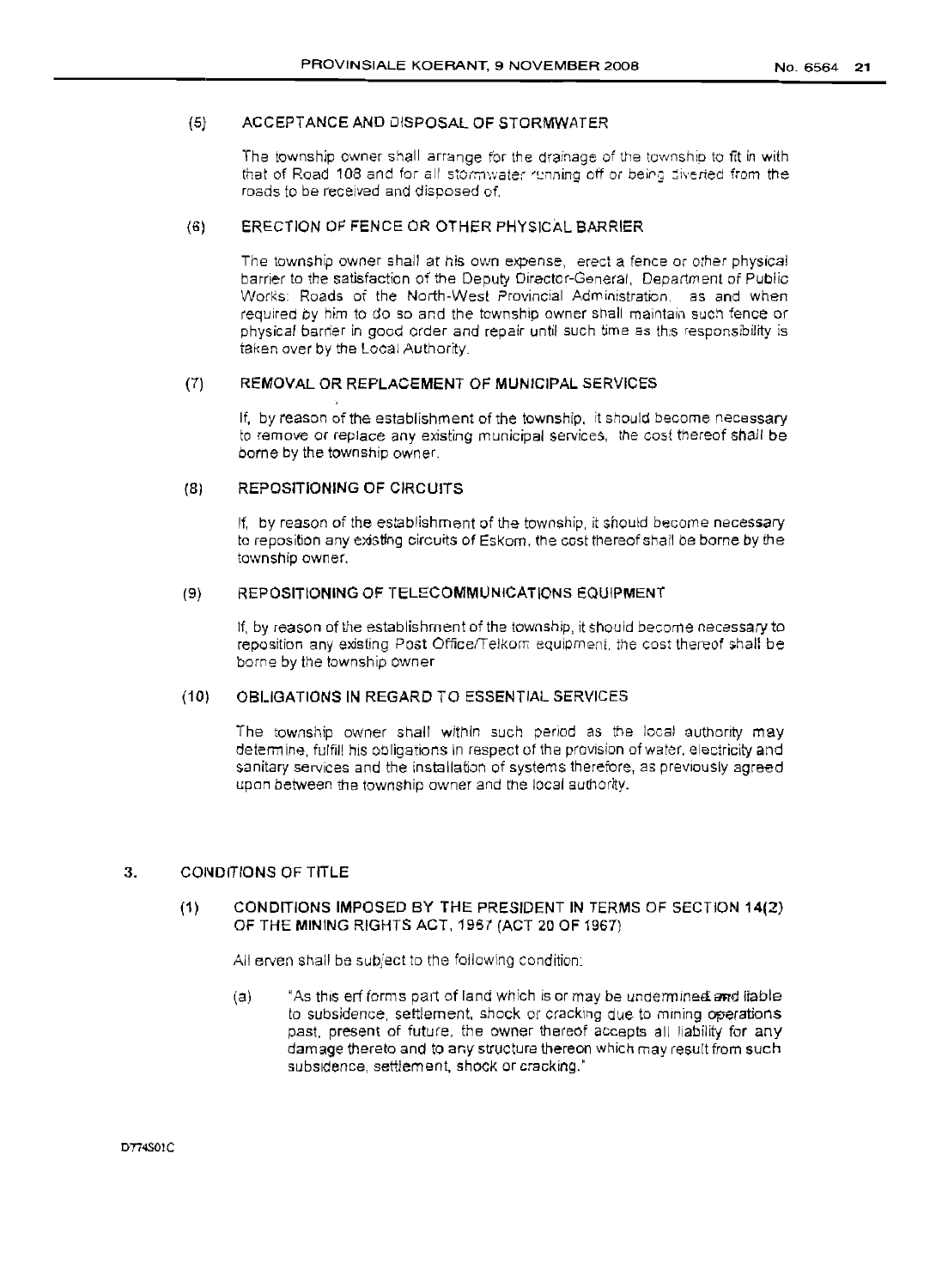(b) The plan of all buildings to be erected on the erf shall bear a certificate, signed by a registered a, philact or qualified civil engineer, as follows:

"The plans and specifical this of this building have been drawn up in the knowledge that the ground is liable to subsidence The building has been designed in a manner which ,will so far as possible ensure the safety of its occupants in the event of subsidence taking place."

## (2) CONDITIONS IMPOSED BY THE PREMIER IN TERMS OF THE PROVISINS OF THE TOWN~PLANNING AND TOWNSHIPS ORDINANCE, 1966 (ORDINANCE 15 OF 1986)

- $(i)$  All erven shall be subject to the following conditions:
	- $(a)$  The erf is subject to a servitude, 2 metre wide, in favour of the local authority, for sewerage and other municipal purposes along any two boundaries other than a street boundary and in the case of a panhandle erf, and additional servitude for municipal purposes 2 metre wide across the access portion of the erf, if and when required by the local authority: Provided that the local authority may dispose with any such servitude.
	- (b) No buildings or other structure shall be erected within the aforesaid servitude area and no large rooted trees shall be planted within 2 metre thereof
	- (c) The local authority shall be entitled to deposit temporarily on the land adjoining the aforesaid servitude such material as may be excavated by it during the course of the construction, maintenance or removal of such sewerage mains and other works as it, in its discretion, may deem necessary and shall further be entitled to reasonable access to the said land for the aforesaid purpose subject to any damage done during the process of construction, maintenance or removal of such sewerage mains and other work being made good by the local authority,

## 4. CONDITIONS TO BE INCORPORATED INTO THE TOWN-PLANNING SCHEME **IN** TERMS OF SECTION 125 OF ORDINANCE 15 OF 1986, IN ADDITION TO THE PROVISIONS OF THE TOWNPLANN1NG SCHEME IN OPERATION

(1) RESIDENTIAL 1 (SPECIAL RESIDENTIAL)

Erven 1 to 212 and 214 to 295 shall be used solely foe the purposes of a dwelling house with a density of "One dwelling unit per erf' and, with special consent of the local authority, for places of public worship, social halls, institutions, places of instruction and special uses,

## (2) BUSINESS 2

Erf 213 shall be zoned "Business 2" and shall be used solely for places of refreshment, shops, hotels, dwelling units, residential buildings, places of public worship, places of instruction. social halls, dry cleaners and offices and, with the, special consent of the local authority, any other uses, except noxious activities.

## (3) RESIDENTIAL 3

D774SQIC